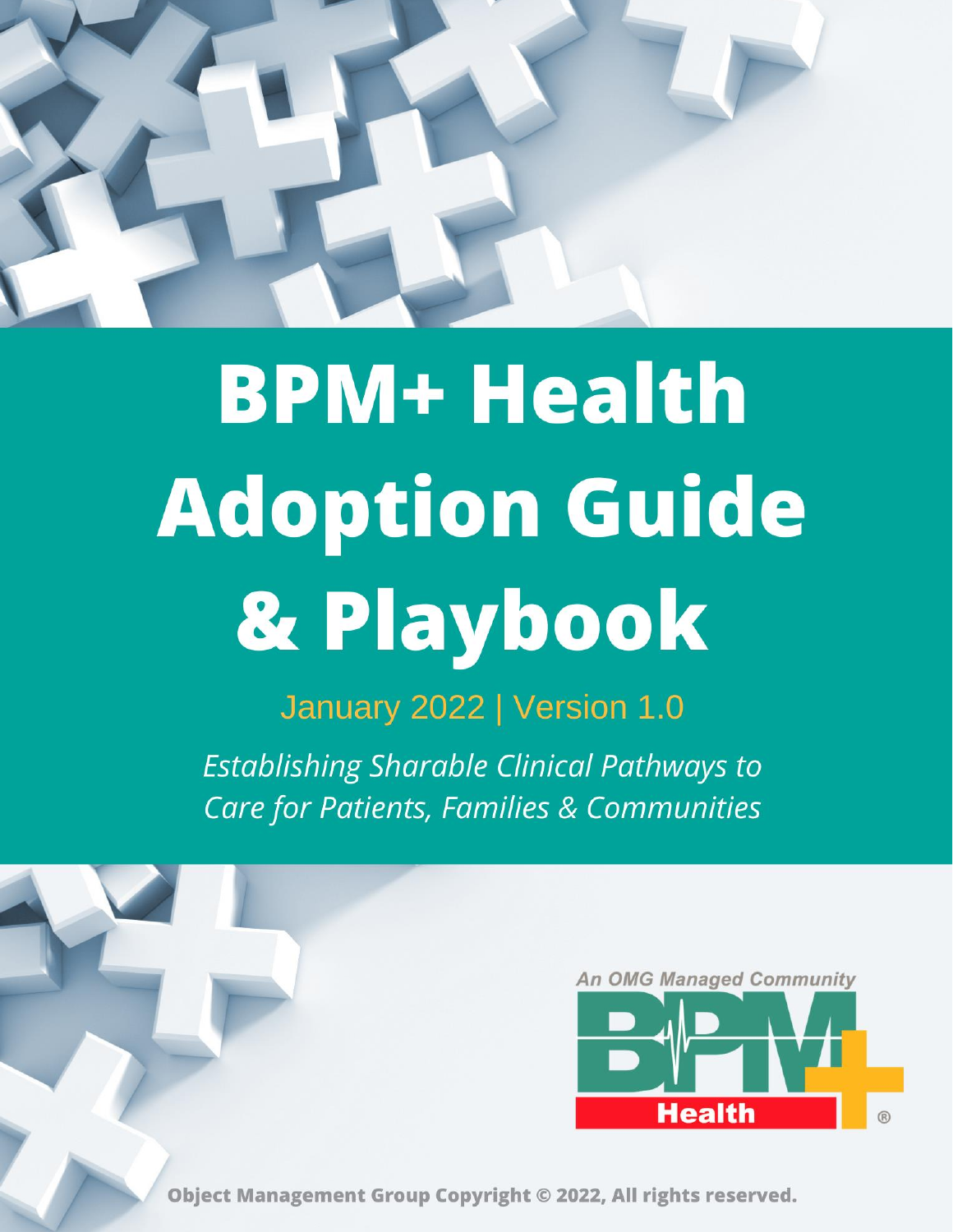## **DISCLAIMER OF WARRANTY**

<span id="page-1-0"></span>WHILE THIS DOCUMENT IS BELIEVED TO BE ACCURATE, IT IS PROVIDED "AS IS" AND MAY CONTAIN ERRORS OR MISPRINTS. THE OBJECT MANAGEMENT GROUP (INCLUDING ITS BPM + HEALTH MANAGED COMMUNITY) MAKES NO WARRANTY, REPRESENTATION, OR CONDITIONS OF ANY KIND, EXPRESS OR IMPLIED, WITH REGARD TO THIS DOCUMENT, INCLUDING BUT NOT LIMITED TO ANY WARRANTY OF TITLE OR OWNERSHIP, ANY IMPLIED WARRANTY OF MERCHANTABILITY OR ANY WARRANTY OF FITNESS FOR A PARTICULAR PURPOSE OR USE. IN NO EVENT SHALL OMG (INCLUDING ITS BPM + HEALTH COMMUNITY) BE LIABLE FOR ERRORS CONTAINED HEREIN OR FOR DIRECT, INDIRECT, INCIDENTAL, SPECIAL, CONSEQUENTIAL, RELIANCE OR COVER DAMAGES, INCLUDING LOSS OF PROFITS, REVENUE, DATA OR USE, INCURRED BY ANY USER OR ANY THIRD PARTY IN CONNECTION WITH THE FURNISHING, PERFORMANCE, REPRODUCTION, DISTRIBUTION OR USE OF THIS MATERIAL, EVEN IF ADVISED OF THE POSSIBILITY OF SUCH DAMAGES. THE ENTIRE RISK AS TO THE OUALITY AND PERFORMANCE OF ANY SOFTWARE, PROCESS, OR TECHNOLOGY DEVELOPED USING THIS DOCUMENT IS BORNE BY YOU.



Object Management Group Copyright © 2022, All rights reserved.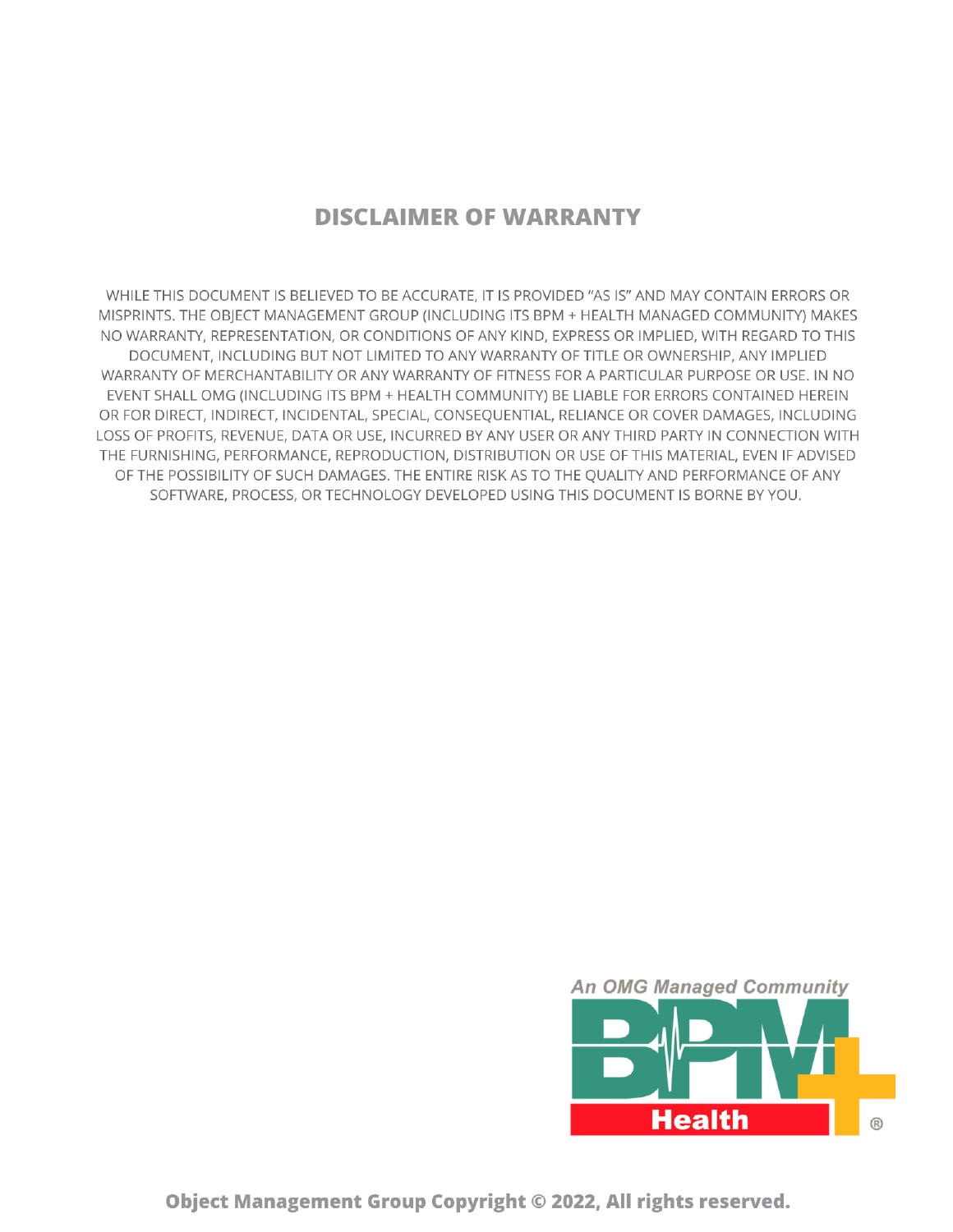

## **Table Of Contents**

|                   | <b>Table Of Contents</b><br>$\overline{2}$          |                                                        |                |  |  |  |  |
|-------------------|-----------------------------------------------------|--------------------------------------------------------|----------------|--|--|--|--|
|                   | <b>Executive Summary</b>                            |                                                        |                |  |  |  |  |
| $\mathbf{1}$      | Introduction to Guide                               |                                                        |                |  |  |  |  |
|                   |                                                     | <b>Guiding Principles</b>                              | 5              |  |  |  |  |
| $\overline{2}$    |                                                     | <b>Value Proposition</b>                               |                |  |  |  |  |
|                   | 2.1                                                 | What is the Role of BPM+ in Clinical Care?             | 6              |  |  |  |  |
|                   | 2.1.1                                               | Value from a Clinical Perspective                      | 6              |  |  |  |  |
|                   |                                                     | 2.1.2 Value from a Technical Perspective               | $\overline{7}$ |  |  |  |  |
|                   | 2.2                                                 | Uses Case(s): Overarching                              | $\overline{7}$ |  |  |  |  |
|                   | 2.2.1                                               | Attributes for Selection of An Organizational Use Case | 7              |  |  |  |  |
| 3                 |                                                     | Adoption Readiness Assessment/Maturity Model           | 8              |  |  |  |  |
|                   | 3.1                                                 | Value Proposition: Why Use a Maturity Model?           | 8              |  |  |  |  |
|                   | 3.2                                                 | How to Use the RAMM for Organizational Assessment      | 10             |  |  |  |  |
|                   | 3.2.1                                               | Perform the assessment                                 | 10             |  |  |  |  |
|                   | 3.2.2                                               | <b>Checkpoint Assessment</b>                           | 11             |  |  |  |  |
|                   | 3.2.3                                               | <b>Formal Assessment</b>                               | 12             |  |  |  |  |
| Stakeholders<br>4 |                                                     |                                                        | 12             |  |  |  |  |
|                   | 4.1                                                 | Organizations                                          |                |  |  |  |  |
|                   | 4.2                                                 | Individuals                                            | 13             |  |  |  |  |
|                   | 4.2.1                                               | <b>Executives and managers</b>                         | 13             |  |  |  |  |
|                   | 4.2.2                                               | Terminologists/Standards Developers and Users          | 13             |  |  |  |  |
|                   | 4.2.3                                               | Modelers                                               | 13             |  |  |  |  |
|                   | 4.2.4                                               | Developers/IT staff                                    | 14             |  |  |  |  |
|                   | 4.2.5                                               | Implementers                                           | 14             |  |  |  |  |
|                   | 4.2.6                                               | <b>Health Care Team Members</b>                        | 14             |  |  |  |  |
|                   | 4.2.7                                               | Performance Improvement/Quality Specialists            | 14             |  |  |  |  |
|                   | 4.2.8                                               | Data Analytics Staff                                   | 14             |  |  |  |  |
| 5                 | Process of Adoption of Clinical Practice Guidelines | 15                                                     |                |  |  |  |  |
|                   | 5.1                                                 | <b>Engagement for Success</b><br>15                    |                |  |  |  |  |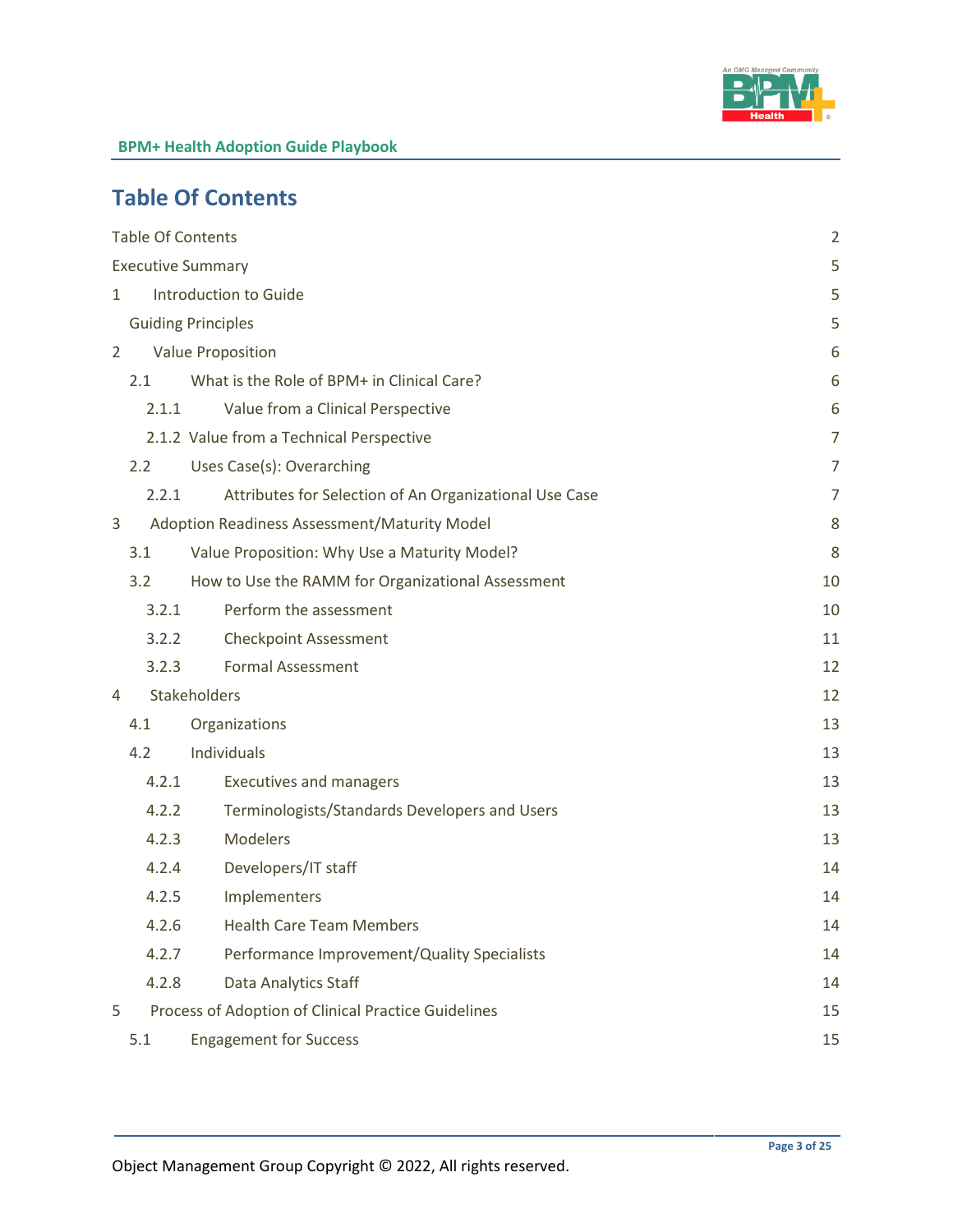

#### **BPM+ Health Adoption Guide Playbook**

| 5.2                                    |                          | <b>Secure Organizational Commitment</b>                                    |    |  |  |  |
|----------------------------------------|--------------------------|----------------------------------------------------------------------------|----|--|--|--|
| 5.3                                    |                          | <b>Readiness Assessment</b>                                                |    |  |  |  |
|                                        | 5.3.1                    | Institutional Standards/Guidelines/Policies                                |    |  |  |  |
| 5.3.2                                  |                          | <b>Stakeholder Management</b>                                              |    |  |  |  |
| 5.3.3                                  |                          | Knowledge Management/Tools/Automation                                      |    |  |  |  |
| 5.3.5                                  |                          | Privacy/Security/Legal Considerations                                      |    |  |  |  |
| 5.3.6                                  |                          | Human Skills and Expertise                                                 |    |  |  |  |
| 5.3.7                                  |                          | <b>Goals and Measurement</b>                                               |    |  |  |  |
| 5.4                                    |                          | Develop Organizational Change Management: Strategy and Implementation Plan |    |  |  |  |
| 5.5                                    |                          | Pilot Implementation, Assessment and Modification                          |    |  |  |  |
|                                        | 5.6                      | <b>Enterprise Deployment</b>                                               |    |  |  |  |
| 6                                      |                          | <b>Evaluation/Metrics</b>                                                  |    |  |  |  |
| 6.1                                    |                          | <b>Measuring New Pathway Processes</b>                                     |    |  |  |  |
| 6.2                                    |                          | <b>Measuring Impact and Outcomes</b>                                       |    |  |  |  |
| 6.3                                    |                          | <b>Measuring the Adoption Process</b>                                      |    |  |  |  |
| 7                                      |                          | Lessons Learned                                                            |    |  |  |  |
| 8                                      |                          | Conclusion: Get to Innovation                                              |    |  |  |  |
|                                        | Appendix                 |                                                                            | 23 |  |  |  |
| <b>Example Assessment</b>              |                          |                                                                            |    |  |  |  |
| References (field guide, BPM+ website) |                          |                                                                            |    |  |  |  |
|                                        | <b>Glossary of Terms</b> |                                                                            |    |  |  |  |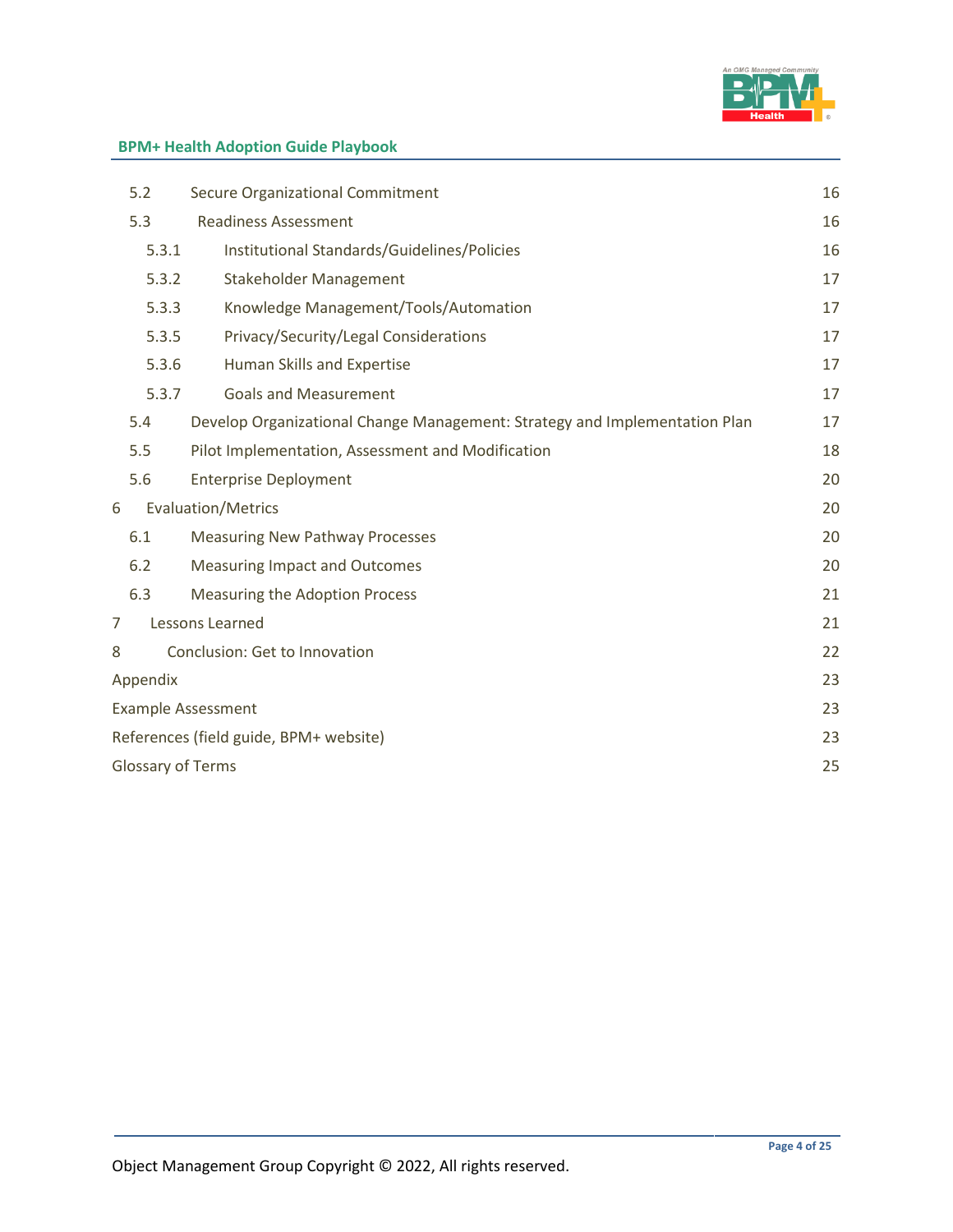

# BPM+ HEALTH ADOPTION GUIDE PLAYBOOK

## <span id="page-4-0"></span> **Executive Summary**

This BPM+ Health Adoption Playbook proposes an adoption and change management process for organizations seeking to translate sharable clinical pathways directly into local clinical processes and workflows. The playbook is designed to go beyond the technical aspects of clinical pathway implementation. It focuses on the management, people, process, and acquisition components of the undertaking.

It is important to note that adoption of sharable clinical pathways does not necessarily imply full automation. Adoption may range from using the pathways as specifications for the reengineering of manual processes all the way to full process automation. The principles and approaches outlined in this document apply to the full spectrum of adoption.

## <span id="page-4-1"></span>**1 Introduction to Guide**

The Business Process Management Plus Health (BPM+ Health) community of the Object Management Group (OMG) is a community of practice based upon the use of open, standards-based notations which allow for all types of health organizations, professional societies, and vendors to document their care pathways and workflows so that they are sharable and discoverable, and in the future can be computer-consumable (computable). This approach results in guidelines that have been demonstrated to be more accurately expressed, more internally consistent, and more consumable than paper or pdf-style counterparts.

This BPM+ Health Adoption Playbook is offered as a companion to the OMG Healthcare Domain Task Force's Field Guide to Shareable Clinical Pathways, and provides guidance and tools to assist organizations with the adoption of shareable clinical pathways to continuously improve quality and efficiency of care. The Playbook goes beyond the mechanics of model localization that may be needed for a specific setting of care and addresses the variety of organizational business capabilities needed to support multiple levels of adoption: documentation, specification, computation, and execution.

#### <span id="page-4-2"></span>**1.1 Guiding Principles**

The following principles should guide the adoption of sharable clinical pathways:

- Take a holistic perspective (system and people who use the system)
- Communicate transparently, inclusively, and openly.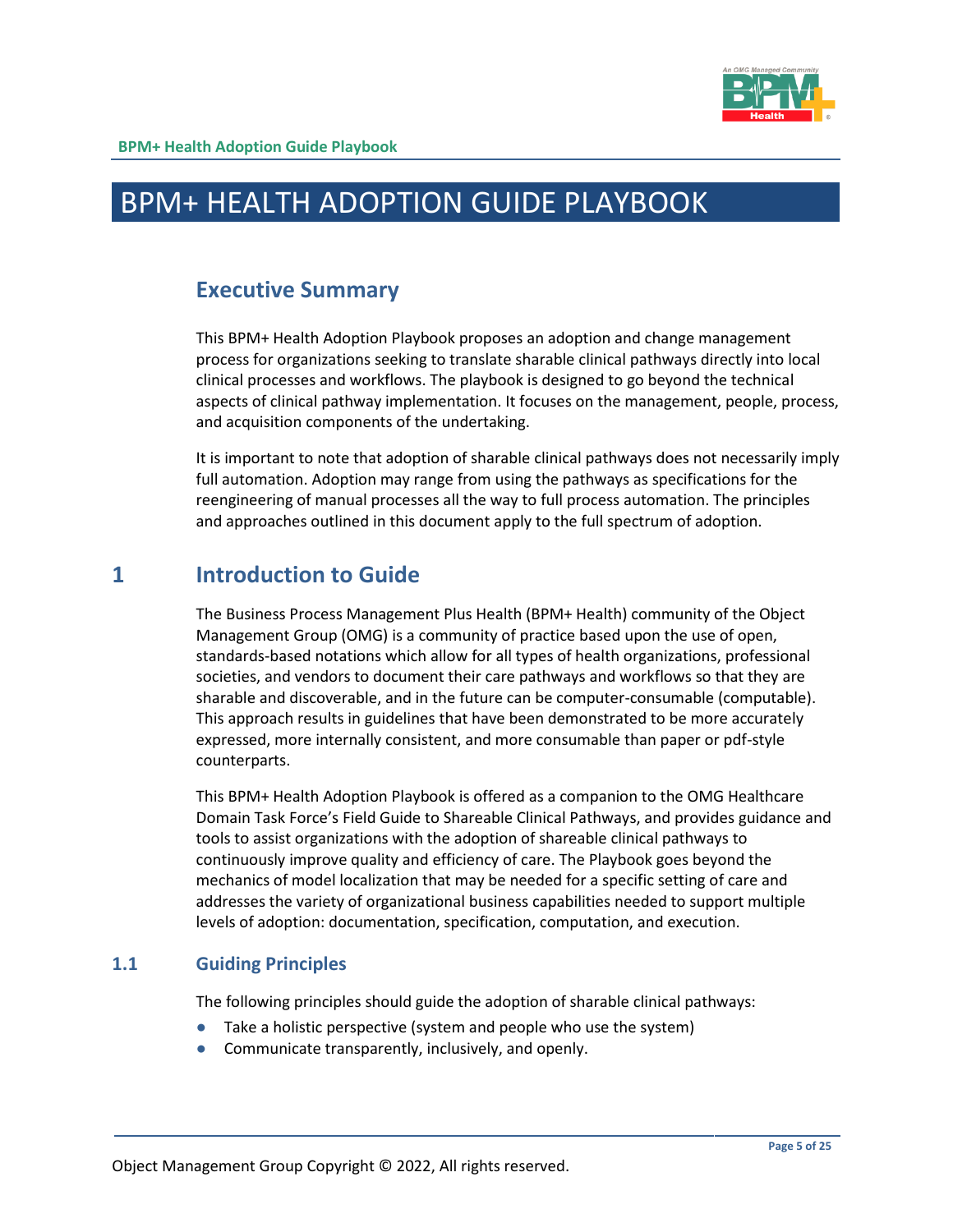

- Maintain the integrity (clinical intent) of the pathway
- Incorporate human centered design principles (caregivers, patients)
- Commit to continuous improvement and innovation to improve patient outcomes
- Ensure that processes and solutions are trustworthy (security, privacy, etc)
- Make ethically grounded decisions
- Ensure equity
- Support and complement clinical judgement
- Foster standardization across institutions

## <span id="page-5-0"></span>**2 Value Proposition**

The creation and dissemination of medical knowledge is foundational to the delivery of high-value health care. But the pace of discovery has accelerated to a point where it is no longer possible for caregivers to keep up with the latest diagnostic and treatment approaches. Professional societies, academic medical centers, and medical knowledge vendors work to synthesize and publish new knowledge, but adoption of best practices and application of new knowledge to practice remains a challenge.

At the same time, there has been a rapid advancement in the use of health care information technology (HIT). This technology has great potential to improve the quality and efficiency of care, but at the same time, introduces new opportunities for miscommunication and medical errors.

The BPM+ standards offer a way to bridge the gap between rapidly advancing medical knowledge and increasingly complex and sophisticated HIT by creating pathways that are understandable by medical professionals and can be easily and reliably implemented in HIT solutions.

#### <span id="page-5-1"></span>**2.1 What is the Role of BPM+ in Clinical Care?**

For many years, those in the health care domain struggled to leverage technology to manage and optimize clinical workflows. Several domain-specific representation languages have been offered up but none has achieved wide adoption. The BPM+ Health community grew out of an interest in evaluating the fitness of the OMG business process modelling language for health care. The BPM+ family of process modelling languages has been used successfully in a wide variety of business domains to model and manage processes, decisionmaking, and case management. Multiple organizations have demonstrated that the BPM+ languages can be combined with clinical semantics to faithfully represent clinical workflows.

#### <span id="page-5-2"></span>**2.1.1 Value from a Clinical Perspective**

The flood of new medical knowledge makes it difficult, if not impossible, for practicing clinicians to stay current on advances in health care. Clinical guidelines synthesize new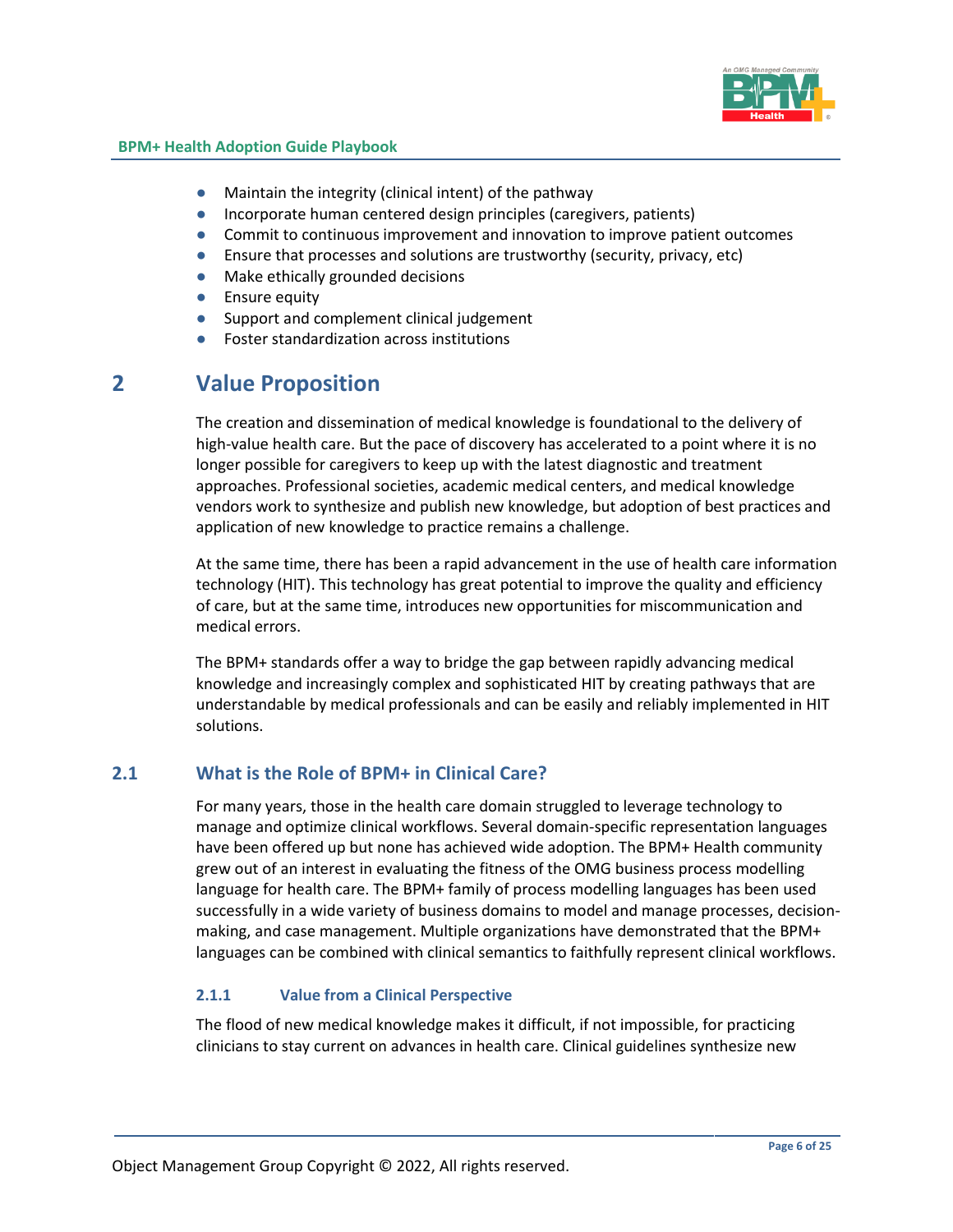

knowledge and offer evidence-based recommendations, but the guidelines are often dense and make it difficult to rapidly find answers to clinical questions. BPM+ offers a way to formally and unambiguously represent the knowledge from clinical guidelines, and to translate that knowledge directly into clinical processes and workflows, making it easy to do the right thing.

#### <span id="page-6-0"></span>**2.1.2 Value from a Technical Perspective**

Health information technology provides an opportunity to develop and configure clinical applications to support best practices. However, clinical knowledge is often "hard-coded" into solutions, an approach that is labor-intensive and creates significant technical debt. The effort needed to translate guidelines into code requires a significant commitment of IT staff, an effort that must be repeated at each organization. And once implemented, organizations struggle to understand what knowledge is embedded where, and to keep the knowledge current and consistent. BPM+ is a relatively mature set of standards which are supported by multiple vendors who offer editing and execution tools, significantly reducing the effort of implementation.

#### <span id="page-6-2"></span><span id="page-6-1"></span>**2.2 Uses Case(s): Overarching**

#### **2.2.1 Attributes for Selection of An Organizational Use Case**

Selecting a use case is critical for an organization to illustrate the benefit of using BPM+. Factors to consider when selecting an appropriate use case include the following:

- Degree of local support for adaptation to meet needs (e.g., care settings, local policy, order sets, formulary, etc.)
- Applicability to multiple departments/facilities or across organizations
	- *Is the use case relevant and topical in more than one setting?*
- Variance between organizations/settings of care
- Identify/target areas of need to illustrate return on investment through impact and benefit (e.g., significant clinical outcomes improvement)
- Clinical guideline content availability
- Ability to manage/control complexity within the guideline
- Actionability of the process
	- *Is the process action-oriented and replicable, and not just process documentation?*
- Is the example identified in one of the following two areas?
	- *Steady state situation* e.g. HTN, kidney disease, etc.
	- *Emergent situation* (rapid adoption without the full process) Requires new guidelines and agile response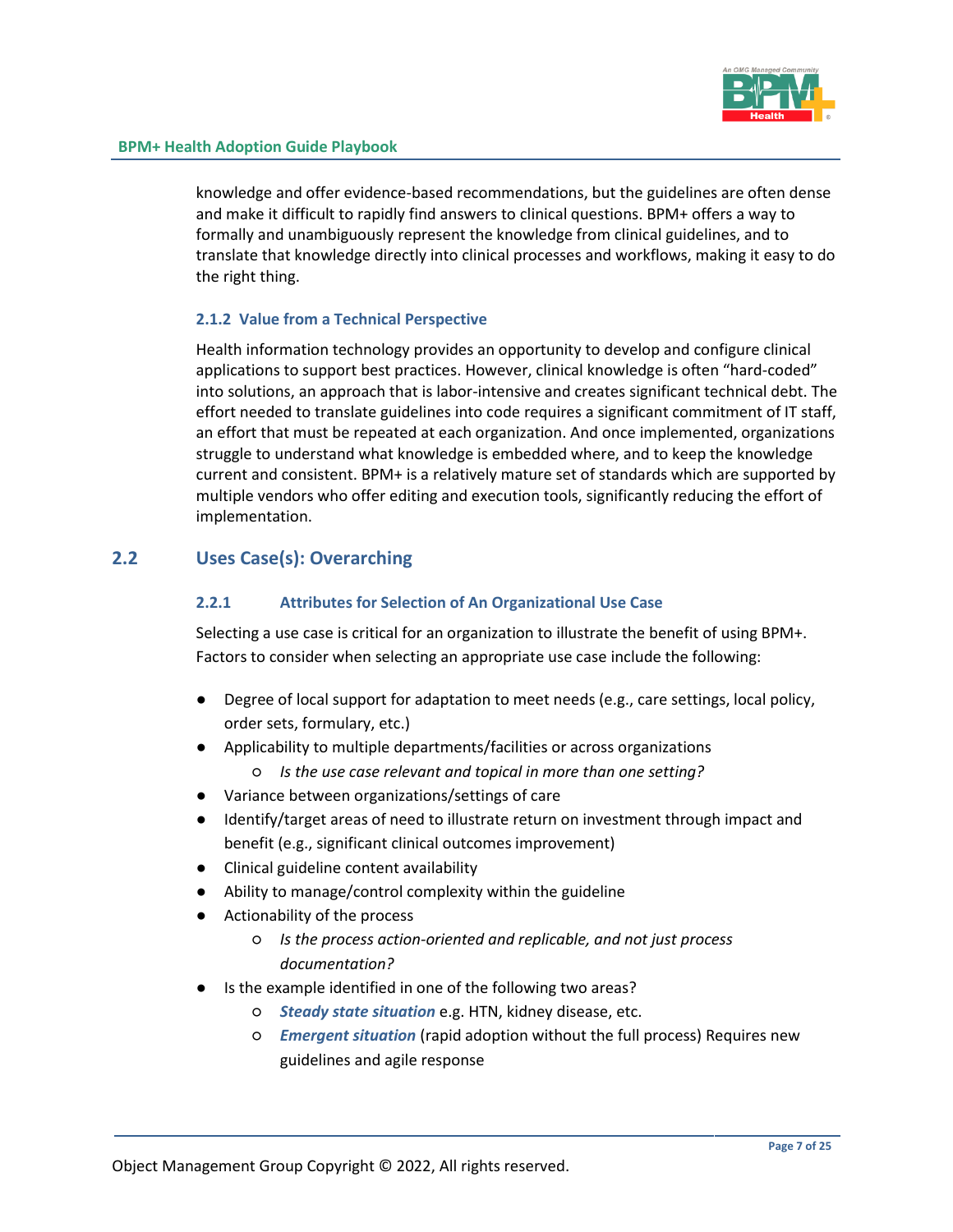

| <b>USE CASE NAME:</b> |                     |  |  |                           |  |                |  |
|-----------------------|---------------------|--|--|---------------------------|--|----------------|--|
| <b>DESCRIPTION:</b>   |                     |  |  |                           |  |                |  |
| <b>ACTORS:</b>        |                     |  |  | TRIGGER(S):               |  | <b>INPUTS:</b> |  |
| <b>PRECONDITIONS:</b> |                     |  |  |                           |  |                |  |
| POSTCONDITIONS:       |                     |  |  |                           |  |                |  |
| <b>MAIN PATH</b>      |                     |  |  |                           |  |                |  |
|                       |                     |  |  |                           |  |                |  |
| Ref#                  | <b>User Actions</b> |  |  | <b>Expected Result(s)</b> |  |                |  |
|                       |                     |  |  |                           |  |                |  |
|                       |                     |  |  |                           |  |                |  |

## <span id="page-7-0"></span>**3 Adoption Readiness Assessment/Maturity Model**

The Adoption Readiness Assessment and Maturity Model (RAMM) for sharable clinical pathways is intended to evaluate the maturity of an organization's capacity to adopt clinical guidelines, not the maturity of its clinical practice. The RAMM consists of five maturity levels, each representing a more advanced plateau in adopting and improving the use of clinical pathway technology and supporting processes. The RAMM is underpinned by a model of organizational development that has proven successful in other industries for improving the quality, cost, and productivity of outcomes, as well as providing a foundation for automation.

#### <span id="page-7-1"></span>**3.1 Value Proposition: Why Use a Maturity Model?**

Seventy percent of best practice and improvement programs fail either in their initial attempt to improve operations or in their inability to sustain improved practices. Capability Maturity Models were designed to help organizations steadily eliminate the barriers to improvement and adopt improved practices and supporting technology through a disciplined, sustainable, evolutionary path. Maturity Models have two primary uses: process evaluation and an organizational improvement roadmap.

The first use, process evaluation, assesses the level of capability with which different processes have been implemented in an organization. Each process, or cluster of related processes, is typically rated on a scale of 1 to 5 based on the way it has been implemented and its effectiveness. The value of using a maturity model for evaluation is in providing an organization with a standardized assessment of the current state of each process from which it can make decisions about where to make improvements.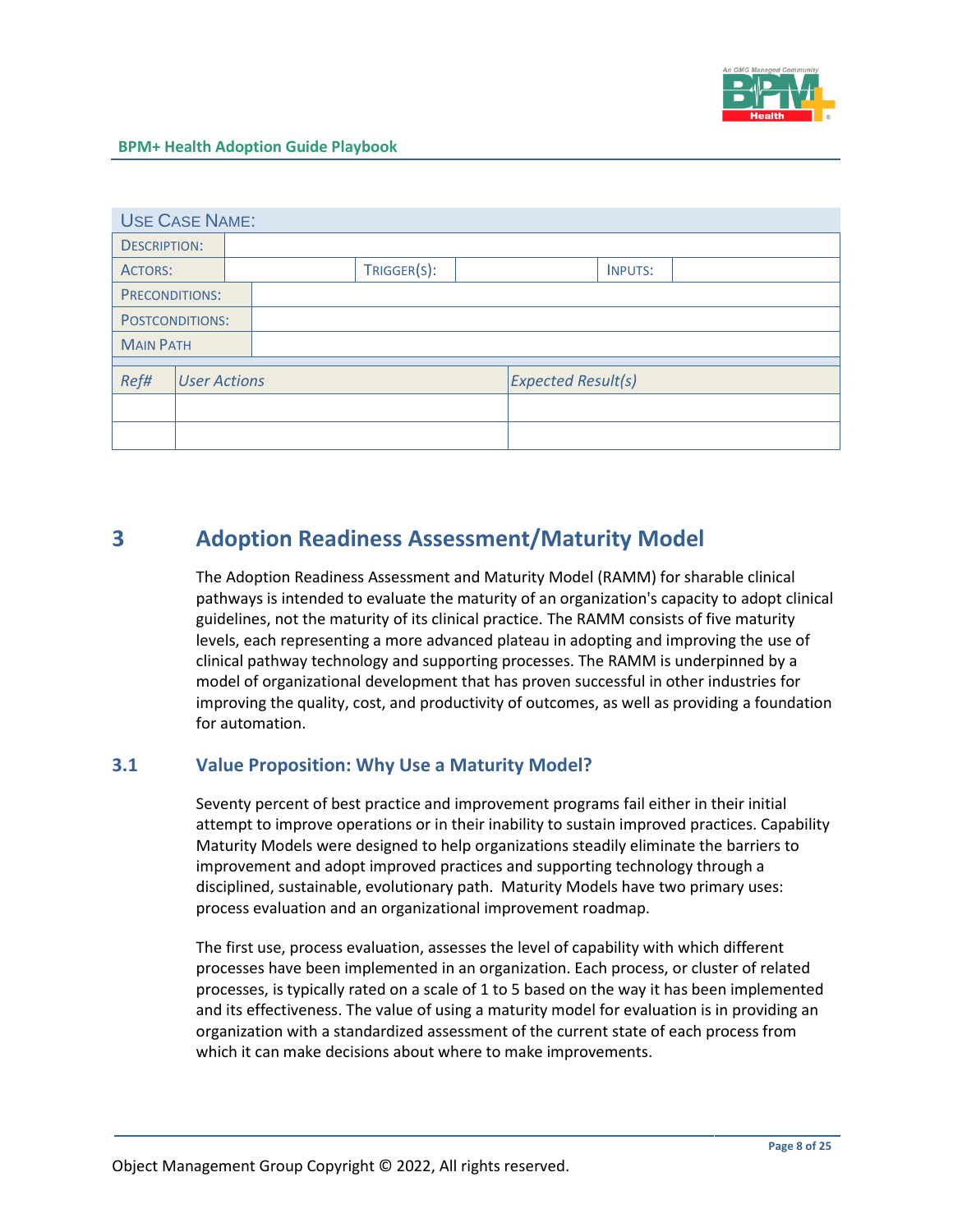

#### *Figure 1: RAMM Maturity Levels*

*file:///C:/Users/u149492/Downloads/2020- 11%20Readiness%20Assessment%20and%20Maturity%20Model%20r1.0%20%20v 006.pdf*

#### *<https://drive.google.com/file/d/1pwqqz4NbEN78ok2TZHgHQf2cIaR2yiyZ/view>*

The second and more powerful use of maturity models is in providing an organizationallybased roadmap for continually improving and sustaining an organization's processes and technologies. Maturity models designed for this purpose provide guidance for people, processes, and technologies that help establish a new plateau of organizational effectiveness at each maturity level.

The evolutionary trajectory of these organizationally-based maturity models are defined as *Level 1: Initial*, *Level 2: Stabilize*, *Level 3: Standardize*, *Level 4: Optimize*, and *Level 5: Innovate*. Such maturity models have guided evidence-based improvement in organizational effectiveness and productivity in industries such as system development, workforce development, banking, and hospitality.

The RAMM can guide health care organizations to adopt and sustain clinical pathways and their supporting technologies with greater success. Many health care organizations are at *initial maturity Level 1* where management and work practices are inconsistent across the organization and operations in some areas are occasionally ad hoc. There can be numerous barriers to improvement such as work overload, lack of resources, poorly defined processes, lack of training, and other conditions that degrade performance. Clinical results in these facilities are typically below industry norms. There may even be resistance to improved practices. Without removing these barriers to improvement, the adoption of clinical pathways and supporting technology will be spotty at best.

*Level 2* improvements *stabilize* basic work processes within work units and establish control over the most egregious barriers to improvement. Level 2 improvements establish management control over the conditions that hinder improvement. However, a Level 2 capability does not require that all processes be standardized across work units, but rather that the processes used within a work unit are repeatable. Once stable, work units are capable of adopting and sustaining standard practices, while work units suffering unstable conditions constantly defer adoption to fight fires. Stable Level 2 clinical environments are characterized by fewer mistakes and more efficient staff.

*Level 3* improvements involve adopting *standardized* best clinical pathways and supporting technology across the organization, creating an integrated end-to-end set of clinical pathways and supporting processes. Clinical pathways constitute a CPMM Level 3 process with tailoring guidelines for how patients present and decision points for guiding care. Level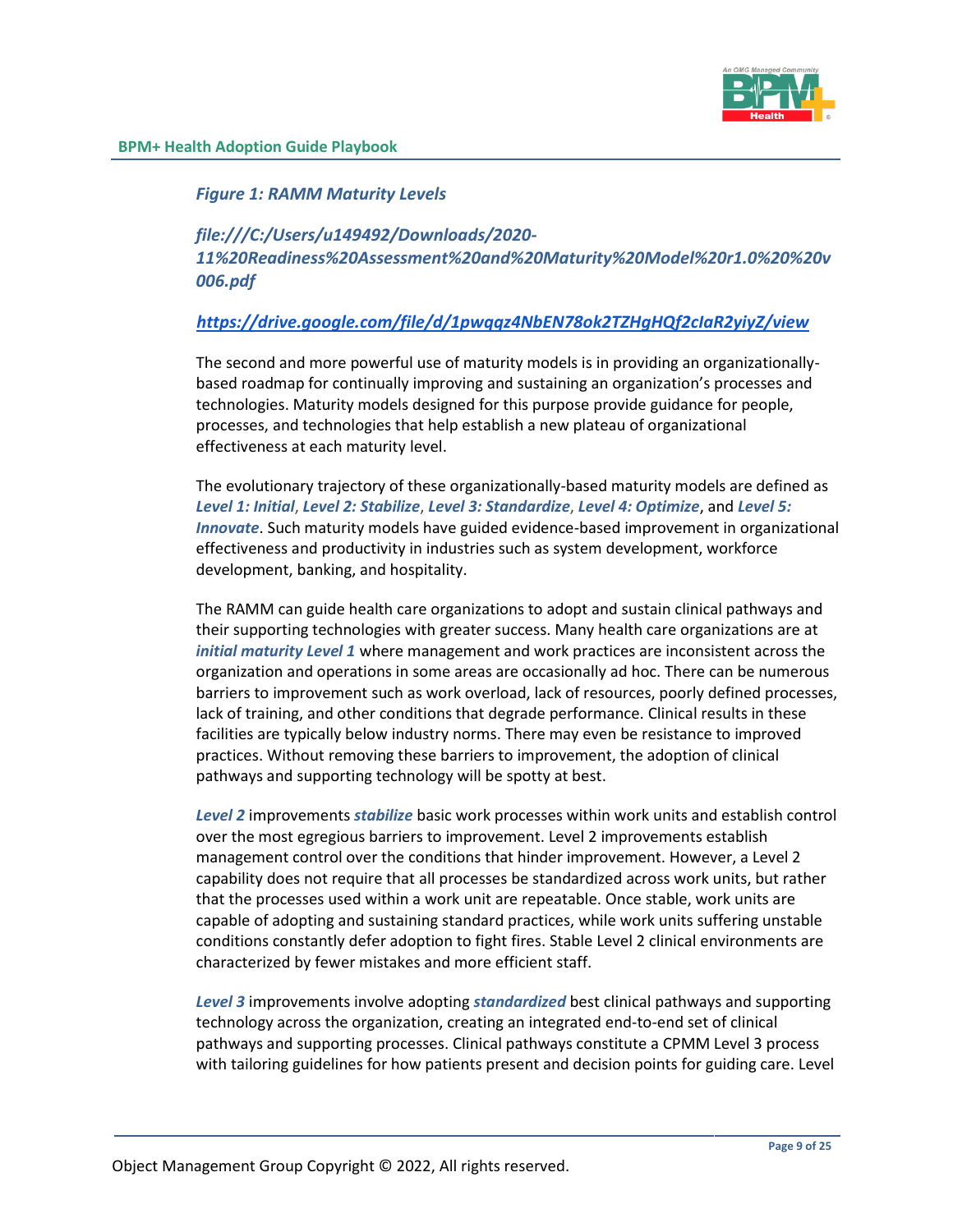

3 standardization builds consistent processes in work units with similar functions and defined interfaces to other units that enable simpler, more integrated automation across the course of a patient's care from admission to release. The end-to-end treatment process is instrumented with measures to support continual improvement and establish a learning environment. This standardization establishes an economy of scale that enables consistent performance as the size of the organization or caseload grows.

*Level 4* involves improvements for *optimizing* the performance of standard clinical practices by implementing lean, Six Sigma, statistical management, reusable assets, integrated endto-end process automation, self-managed teams, and other means for optimizing the effectiveness of clinical pathways and the performance of standard processes and technologies. Standard processes are a required foundation for techniques such as lean and Six Sigma that provide a foundation for continual improvement, since standard practices remove many sources of extraneous variation in performance.

*Level 5* improvements involve *innovating* where optimized standard practices and processes were not adequate to meet clinical, patient, or organizational outcomes. The innovations can involve improved technology, processes, information transfer, training, care guidelines, and outcome prediction. Innovations can be tested empirically. If sufficiently beneficial, they can be integrated into standard processes and technology and then optimized. The CPMM's improvement roadmap provides the organizational development and change management foundation that underlies the success of the original Capability Maturity Models.

#### <span id="page-9-1"></span><span id="page-9-0"></span>**3.2 How to Use the RAMM for Organizational Assessment**

#### **3.2.1 Perform the assessment**

The RAMM has two primary uses:

- Structuring the assessment of a healthcare facility's adoption practices
- Guiding the adoption of improved clinical practices

The findings of an assessment should be turned into improvement plans based on the current maturity level achieved by the organization and the gaps in its practices at the next higher level.

Only under exceptional conditions should an organization attempt to implement practices two maturity levels higher than the current level of an organizational factor. This general rule recognizes that the foundation laid at the next maturity level is usually necessary for implementing and sustaining practices two levels up or higher. When foundation is not in place, the risk of an ineffective implementation is much higher. However, once the foundational practices are in place, implementation of higher-level practices has a high probability of success.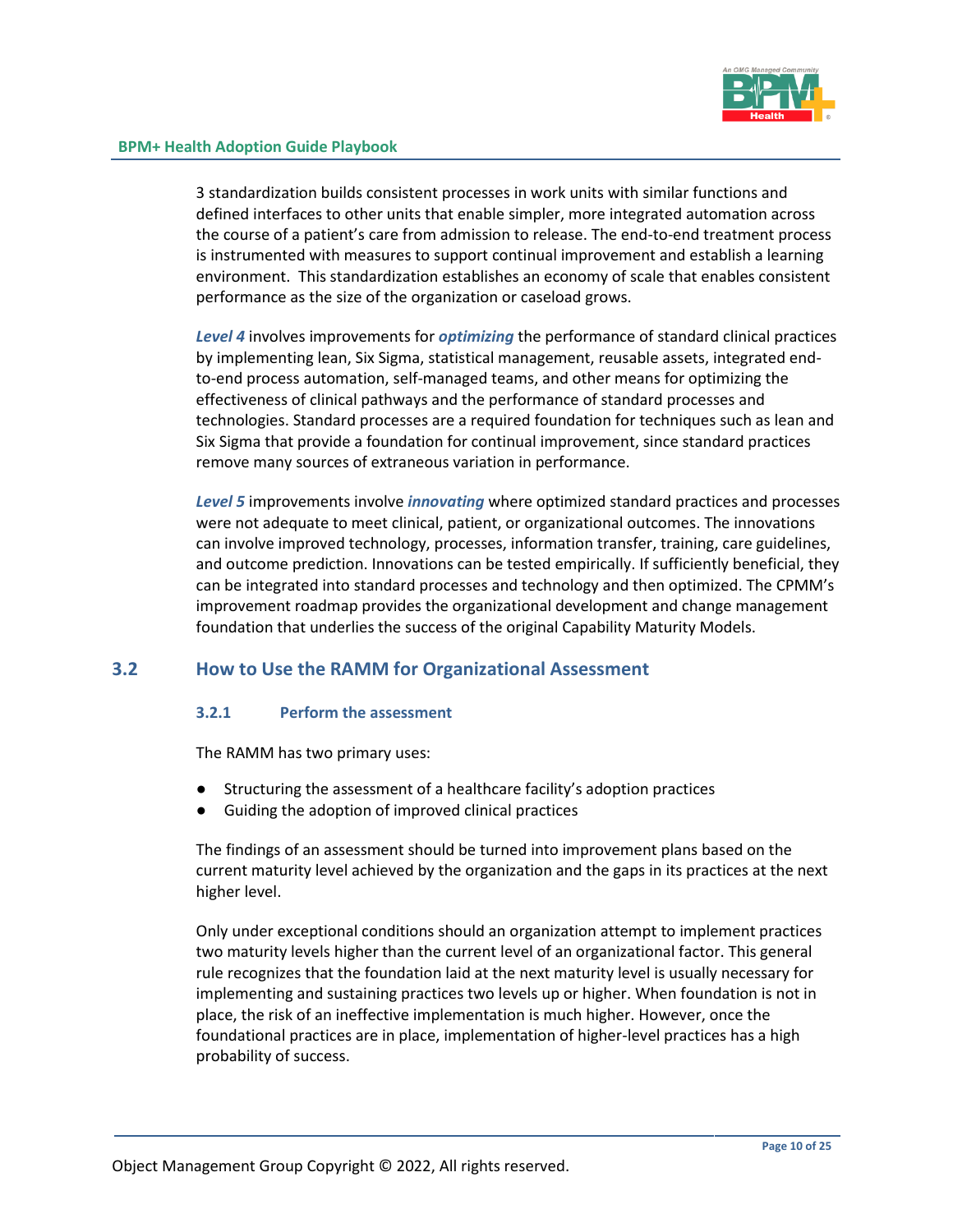

This section elaborates the mechanisms for performing the Readiness Assessment prescribed in Section 5.3. The RAMM provides the content for an assessment as elaborated in Section 5.3 in a form that structures the collection of data. There are two primary categories of assessment methods: checkpoint and formal. Unless a formal result is needed for such purposes as a certification, most organizations will opt for one of the less intensive checkpoint methods.

#### <span id="page-10-0"></span>**3.2.2 Checkpoint Assessment**

The purpose of a checkpoint assessment is to develop a rapid understanding of an organization's readiness for adopting automated clinical pathways. Checkpoint assessments are less formal, time-consuming, and expensive than the formal assessment described in Subsection 3.2.3. Nevertheless, checkpoint assessments require planning, question preparation, and communication prior to their implementation. There are two approaches to checkpoint assessments: questionnaires and interviews. They will be discussed separately, although they can be combined.

- *Questionnaires* Well-constructed questionnaires can be administered to department leads and some senior practitioners to get an overview of how the current state of an organization's practices is perceived. Questionnaires should be carefully developed to cover each of the organizational factors listed in Section 5.3. Questions should be keyed to the anticipated current level of readiness and all levels below it, plus one level above. Questionnaires can be administered individually, in group sessions, or online, whichever is least disruptive. The purpose and schedule of the questionnaire administration should be communicated to the affected staff. The team administering the questionnaires should be available for questions while questionnaires are being completed. The team can also hold follow-up discussions to clarify findings. The results are anonymized and submitted to the improvement team to guide their interventions. While questionnaires can be an efficient way to collect data, there are potential biases in the results that must be considered.
- *Interviews* One of the most effective methods for gathering readiness data is through conducting small team interviews with senior people in each affected department, either separately or in small groups. Schedules should be developed to minimize disruption and communicated early. The interviews should be conducted by two people so that one can focus on asking questions and guiding the interview, while the other focuses on taking notes. The questions should be prepared as described for questionnaires. However, since the answers are open-ended they allow for flexibility in follow-ups and clarifications. Each interview should be scheduled for an hour or less. Depending on the number of interviews, the assessment can take from one to several days. The interview team should allow enough time each day to consolidate their findings and adjust the questions for subsequent interviews. When interviews are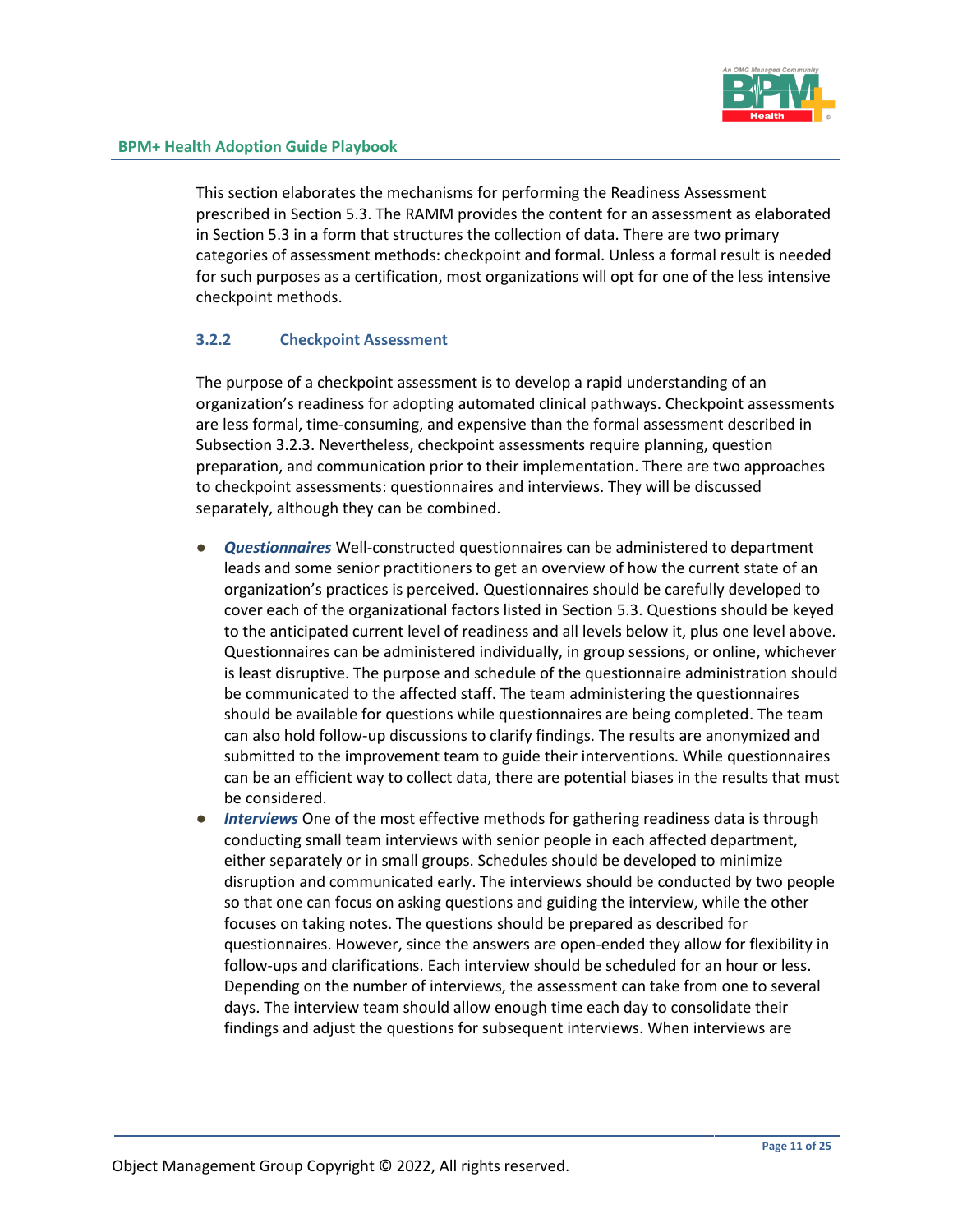

completed, the team organizes their findings into a report that is provided to the organization and the improvement team.

#### <span id="page-11-0"></span>**3.2.3 Formal Assessment**

The purpose of a formal assessment is to provide an externally credible measure of the maturity of an organization's practices for adopting clinical pathways. Even if the result is not shared externally, it provides a thorough and defensible analysis of the organization's current practices that can be used to guide improvements. Consequently, this category of assessment employs more rigor in its planning and conduct, and consumes more resources. The phases of conducting a formal assessment include:

- *Preparation Phase* The launch of a formal assessment needs visible support from the executive level. The planning begins with identifying the scope of the assessment and the work units in the organization to be assessed. Those selected for the assessment team must be trained in both the RAMM and assessment process. Some members of the assessment team should come from the organizational units assessed in order to carry first-hand knowledge of the observations back into their units. The plan should include a schedule for both reviewing practice-related documents, conducting practitioner interviews in the selected units, and analyzing and presenting results. A formal assessment can take from several days to a week depending on the size of the organization and the scope of the assessment coverage.
- Assessment Phase The assessment should be launched with a presentation to those involved about the purpose and schedule of the assessment as well as a promise of anonymity. Heads of the selected units should be interviewed separately from those working in the unit, some or all of whom may be interviewed as a group. Time should be reserved each day to summarize the findings of the document reviews and interviews aggregated to that point.
- *Results and Improvement Phase* The assessment team develops their consensus findings on each of the organizational factors listed in Section 5.3 and presents their findings to the organization in a written assessment report and in a meeting. The report is then handed to the improvement team leading the adoption of automated clinical pathways to develop their improvement plan based on the findings in the assessment report. There should be some overlap in members between the assessment and improvement teams.

## <span id="page-11-1"></span>**4 Stakeholders**

The following roles would be the target audience for some or all parts of this playbook. This section helps identify the roles or the functions that you may consider to have on your team.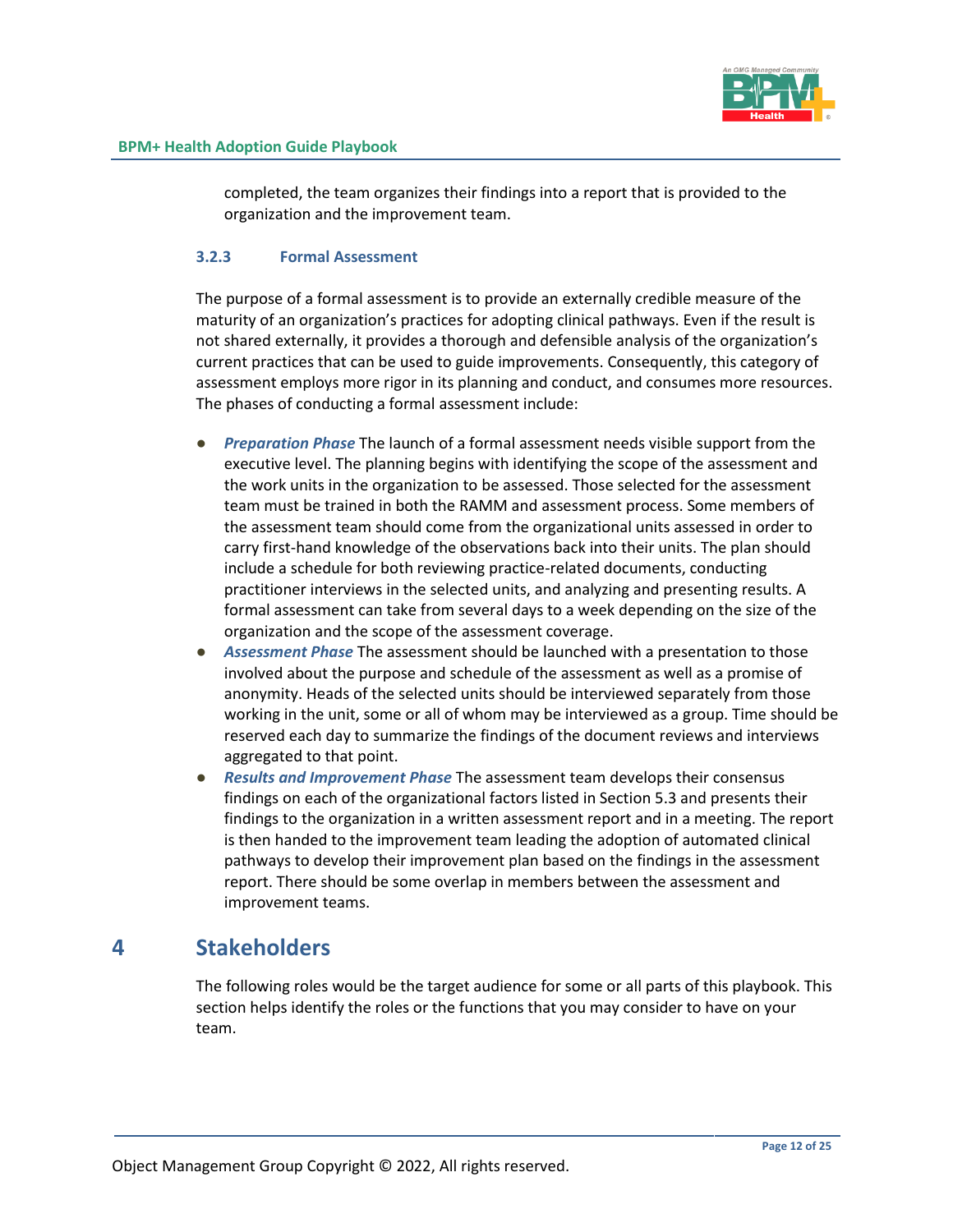

#### <span id="page-12-0"></span>**4.1 Organizations**

Organizations reflect their missions as well as their members and have their own considerations in the process of change. Commitments to adopt new capabilities, in this case the BPM+ suite of models and tools, impact most if not all of an organization. The second order effects need to be anticipated and monitored in response to change. Departments such as primary care, general surgery and all specialties, medical/surgical, administrative, human resources, legal, security, risk management, and quality improvement among others can all be positively or negatively impacted. The size and mission of the organization also shapes its role as a stakeholder to consider in the adoption and implementation process.

#### <span id="page-12-1"></span>**4.2 Individuals**

The initiative leaders, requisite skill sets, qualified personnel, change agents and others identified through studying successful implementations need to be identified and in place at the appropriate time for the various stages of implementation.

#### <span id="page-12-2"></span>**4.2.1 Executives and managers**

Executives at the appropriate level need to be identified and charged with leading and sponsoring adoption (securing a realistic budget, funding it and addressing any changes that occur over time). In addition, identify competent managers that will take their scope of the project through the process of adoption, receiving any prior work and handing off any subsequent work with overlap at both ends and a sustainment plan for the future.

#### <span id="page-12-3"></span>**4.2.2 Terminologists/Standards Developers and Users**

Make sure to staff the adoption with the appropriate technical personnel (terminologists, standards experts) and include the user community in the approach, change management, training, sustainment, optimization and ongoing feedback to support each stage of adoption, implementation and sustainment. While not absolutely necessary, larger organizations should have representation in standards development and ideally organic staff who actually are engaged in the development of the standards being adopted.

#### <span id="page-12-4"></span>**4.2.3 Modelers**

Once an organization is committed to adopting BPM+, it is important to have a hand in the modeling process to understand how it is done and to be able to model for your organization's implementation needs over time. Planning for an adequate number of modeling staff positions or contracting for modelers to assist with your implementation and sustainment over time will add to adoption success.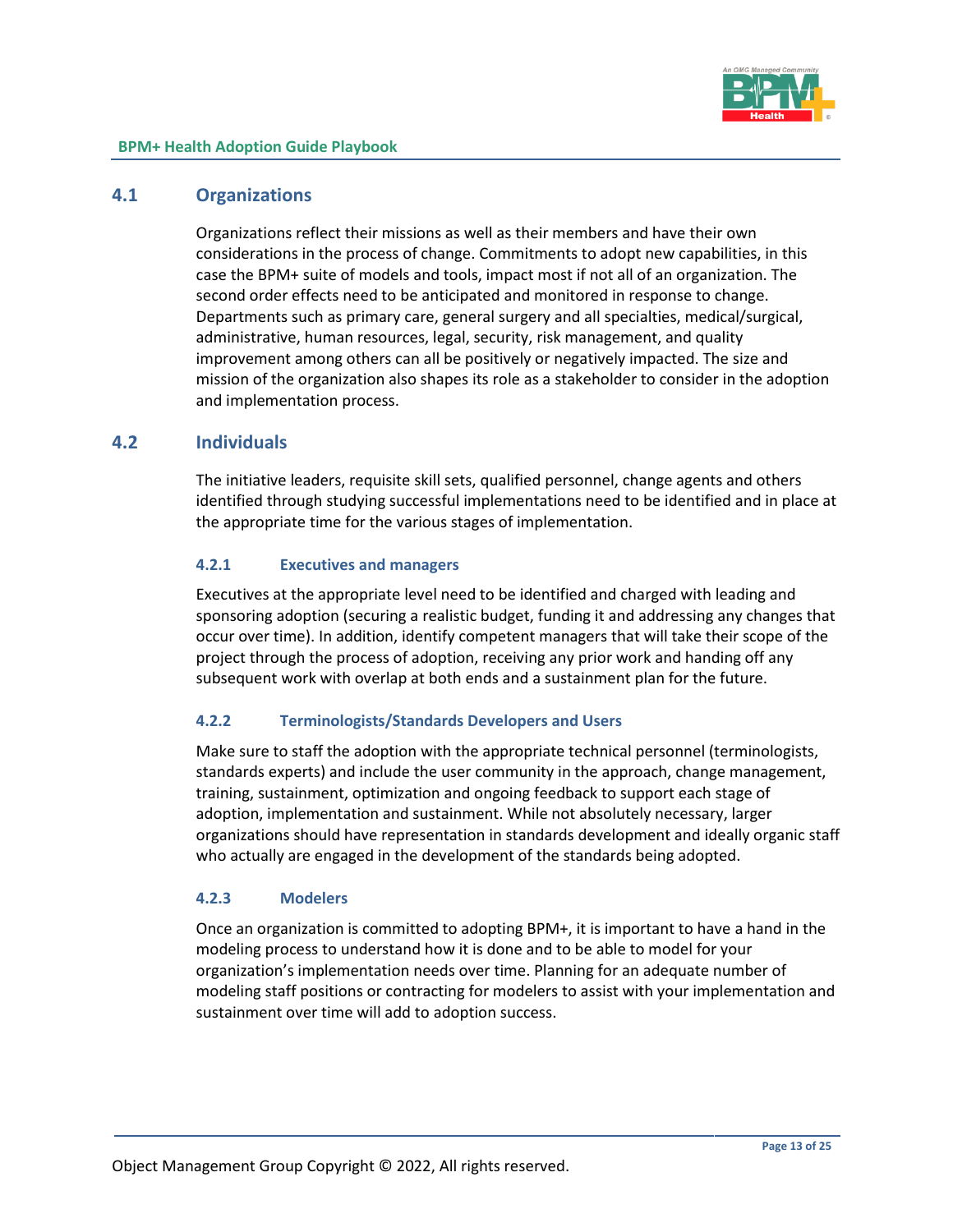

#### <span id="page-13-0"></span>**4.2.4 Developers/IT staff**

Developers (architects, security; team components), are another integral part of an adoption effort. The make/buy decision (on the payroll or contracted as needed) needs to be part of the planning process for long term adoption of the BPM+ standards. IT support is required throughout the lifecycle of implementation, use (operations), optimization to replacement and retirement.

#### <span id="page-13-1"></span>**4.2.5 Implementers**

The range of skill sets needed for implementation is broad and may be filled by individuals who have one or more. However, the time commitment necessary for success should not be compromised by overtaxing staff with too many responsibilities. Skills include, but are not limited to program and project management; change management; early adopter users/super users; communications; trainers; and governance to identify and address any barriers to implementation, training vs. configuration vs. product performance problems/corrections, executive sponsor(s), and resource allocation (budget, personnel time commitments, supplies-any upgrades required prior to implementation).

#### <span id="page-13-2"></span>**4.2.6 Health Care Team Members**

Representation and involvement from the healthcare team is critical. Adoption will not succeed without them. Dedicated time is essential for successful implementation. The breadth of clinical, ancillary, administrative, and business owners (and don't forget the patient!) need to be engaged in the adoption/implementation/sustainment process. Their initial input for planning and ongoing feedback on the implementation and performance will contribute significantly to implementation and adoption.

#### <span id="page-13-3"></span>**4.2.7 Performance Improvement/Quality Specialists**

Most healthcare delivery organizations have personnel who address performance improvement and quality measure initiatives. Representation from these personnel in the adoption and implementation phases will help capture areas to address in the early phases and contribute to optimization and maturation over time.

#### <span id="page-13-4"></span>**4.2.8 Data Analytics Staff**

Over time, the task of data analytics is increasingly specialized, particularly with the capability of machine learning and artificial intelligence. Going forward, staffing and supporting data analysts is a requirement to manage the depth of data that will aggregate as models are implemented to drive data capture, aggregation, and analysis to improve workflow, decisions, case and knowledge management, and healthcare outcomes.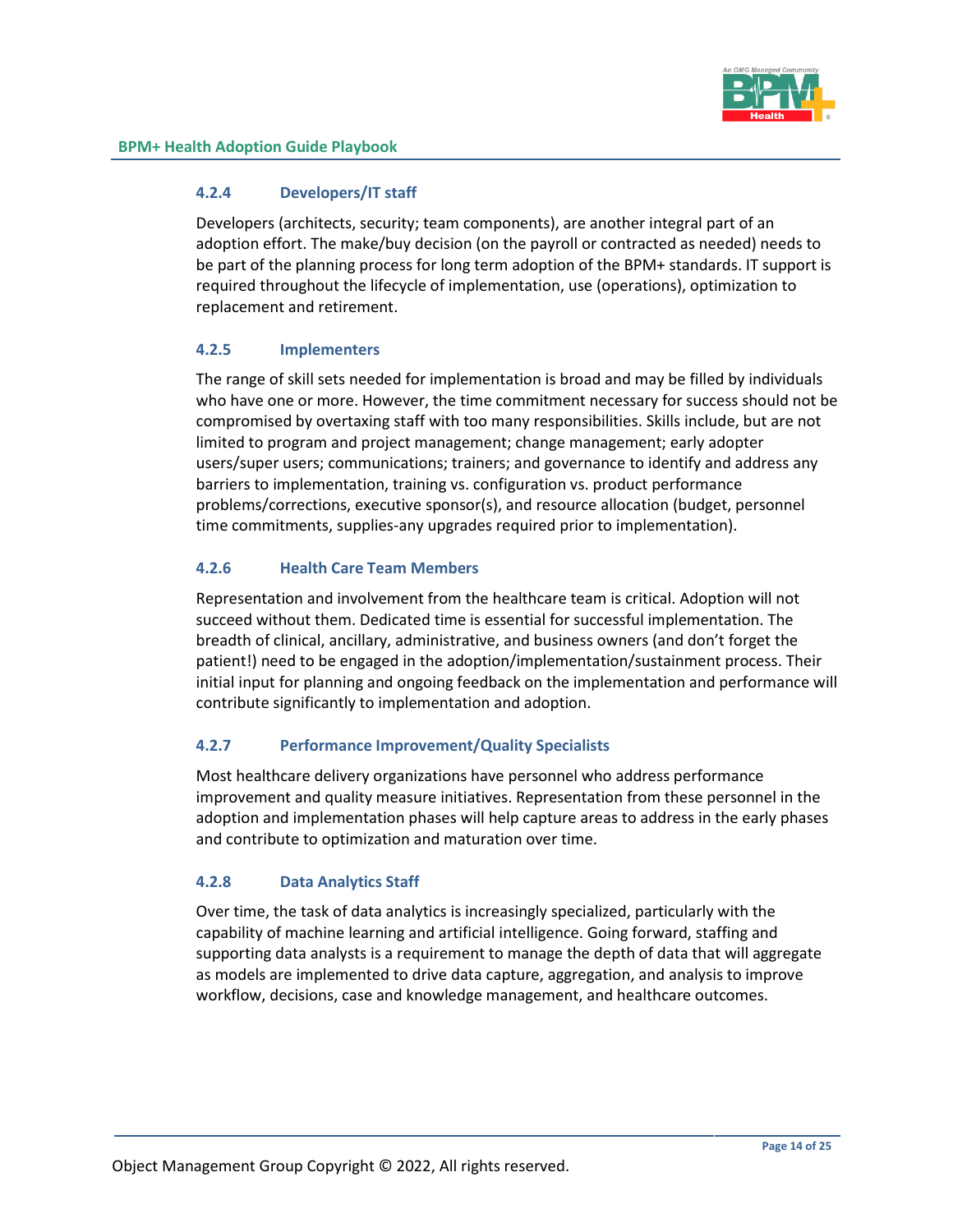

## <span id="page-14-0"></span>**5 Process of Adoption of Clinical Practice Guidelines**

This playbook provides a framework for the institutional adoption of BPM+ sharable clinical pathways. The scope of the adoption may range from using the pathways as descriptions of manual process through guiding technology implementation all the way to being directly executable. The progression of this framework ensures the application of the appropriate models to optimize available resources in order to deliver the most effective solution.

Adoption of BPM+ sharable clinical pathways has the potential to significantly impact both business processes as well as provide the foundational capabilities to achieve the objectives that fulfill the goals of the organization. There is significant value from the automation of processes (knowledge representation and formalization of processes).

The BPM+ adoption playbook framework consists of the following activities:

- *Secure Organizational Commitment*
- *Readiness Assessment*
- *Develop Organizational Change Management Strategy and Planning*
- *Pilot Implementation*, *Assessment, and Modification*
- *Enterprise Deployment*

This playbook is intended to be used in an iterative way. By leveraging this playbook during each iteration of BPM+ adoption, organizations can understand the actions necessary to deliver minimally viable product (MVP), proof of concept (POC), pilot/limited fielding, initial operational capability (IOC), and a fully operational system to support their overarching objectives. Not all topics in each phase may apply to all iterations.

The adoption of BPM+ Health will undoubtedly require evolutionary revisions and finetuning. Therefore, it is important to define the appropriate stakeholders and the team(s) at the outset of the project. The choice of participants is crucial in molding and building cultural consensus and solidarity.

#### <span id="page-14-1"></span>**5.1 Engagement for Success**

The tasks performed during the activities listed above can be considered from the following perspectives:

- *Management* Project oversight and governance must be clearly articulated at the outset of the project. An oversight group representing various stakeholders will help ensure that progress is made toward the goal, that barriers are removed, and that key performance indicators are being met.
- *People* A dedicated operational team is essential to the successful adoption of clinical pathways. The membership of the team and time commitment of team members may change from phase to phase depending on the skills needed for the activities in each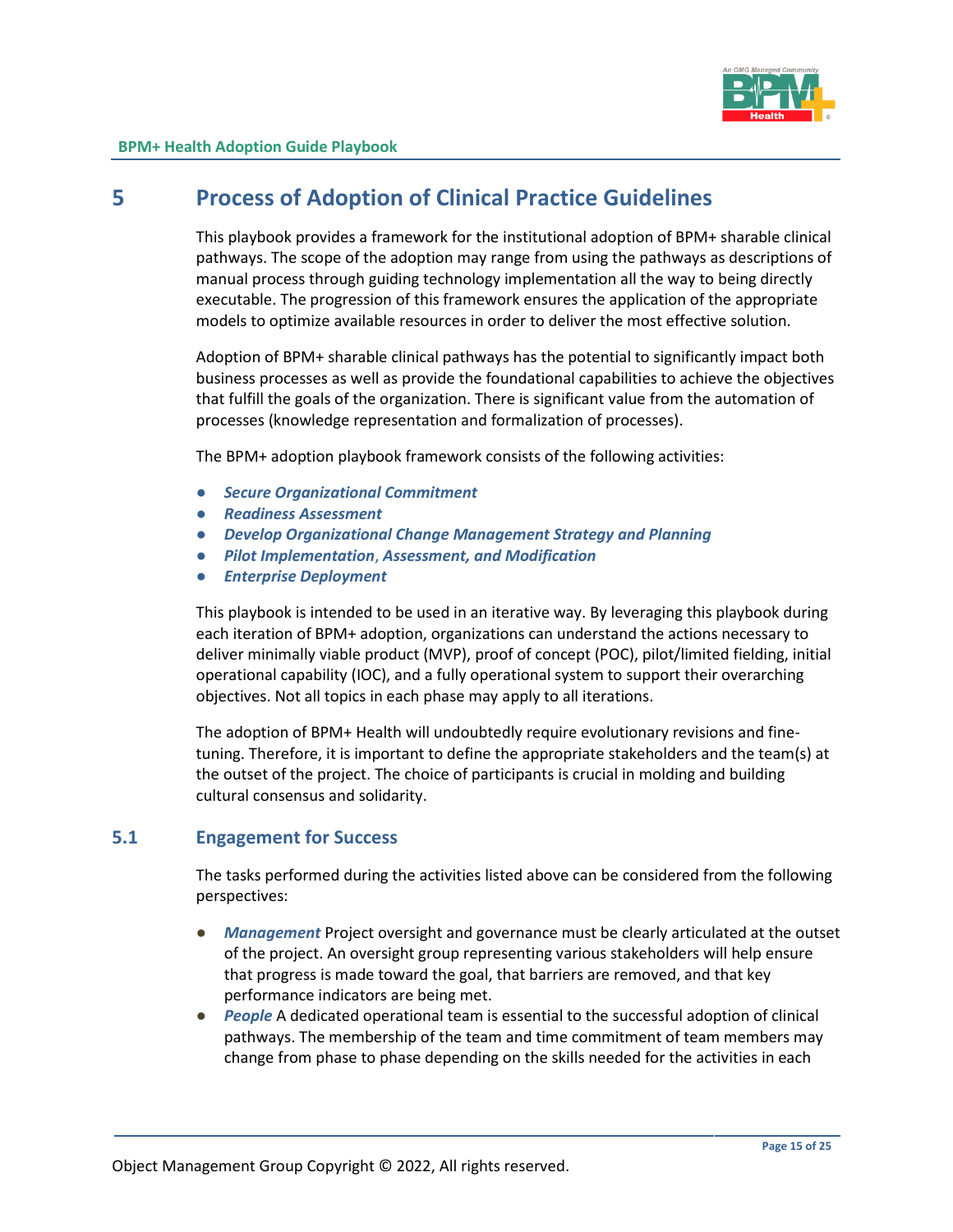

phase. Team members may be regular staff, contract staff, or a combination of both. It is critical that there be clear accountability and authority, and that the operational staff have the necessary skills and training to fulfill their roles.

- *Process* Leveraging existing processes where they exist (e.g. technology acquisition, budget approval and financial accounting, communication and training) will smooth the path to adoption. In some organizations, these processes may be less mature or even absent; in this case, it will be important to design the processes up front.
- *Technology* Each activity should have adequate supporting technology in place, such as a tool to foster collaboration and enable project planning and change management activities.
- *Acquisition* To the extent that pathway adoption requires the acquisition of new technologies, the organization's acquisition process must be followed.

#### <span id="page-15-0"></span>**5.2 Secure Organizational Commitment**

The definition of scope includes attention to the following:

- *Depth* Documentation of processes up to full process automation
- *Width* Focused on specific problems to across-the-board adoption
- *Focus* Business value/problem to be solved (e.g. physician burden)

It is critical to identify executive sponsor(s). The magnitude of the change will impact the level of organizational support required. If large or highly impactful organizational change, engage at the highest levels as there must be alignment of adoption with business goals/organizational goals.

Sponsorship includes commitment for resources (human and fiscal) as well as a governance and operational home for pathway implementation and adoption.

#### <span id="page-15-1"></span>**5.3 Readiness Assessment**

The successful adoption of sharable clinical pathways depends on a number of organizational factors, described below. By evaluating these factors, organizations can measure their readiness for adoption and identify probable areas of difficulty from which they can build an adoption plan. A readiness assessment and maturity model tool has been developed and a description of its use is included in Section 3.

#### <span id="page-15-2"></span>**5.3.1 Institutional Standards/Guidelines/Policies**

Addresses documentation, processes, and policy affecting the organization and its work. This area will include best-practices, institutionalized culture (e.g., "way of working"), quality control, consistency, governance, etc.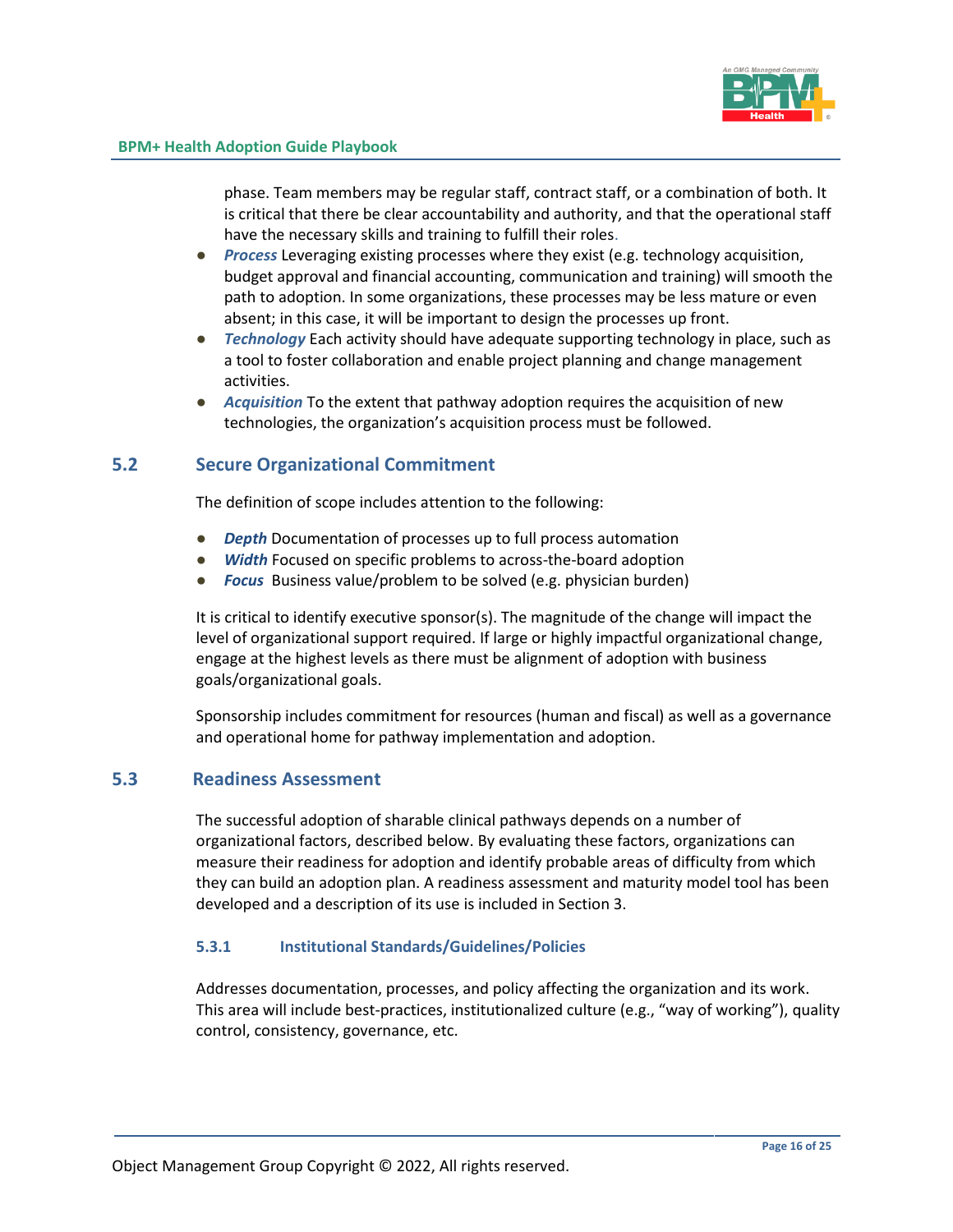

#### <span id="page-16-0"></span>**5.3.2 Stakeholder Management**

Considers all interactions with, management of, and engagement with stakeholders within and beyond the organization. This area includes items such as risk and issue identification and management, expectations management, communications, requirements elicitation and validation, etc.

#### <span id="page-16-1"></span>**5.3.3 Knowledge Management/Tools/Automation**

Identifies any non-personnel assets currently leveraged or anticipated in the performance of the organization's operations. Tools may or may not be computerized. This may include knowledge assets, software, hardware, office-automation practices.

Knowledge asset examples include clinical pathways, medical vocabularies/domain ontologies, machine learning algorithms, practice guidelines, standard operating procedures and best practices. Technology tools can also include AI and machine learning as appropriate, with the goal of identifying and incorporating novel innovations to accelerate the process of automation.

#### <span id="page-16-2"></span>**5.3.5 Privacy/Security/Legal Considerations**

Organizations structures that ensure the privacy and security of healthcare information and systems and the trusted exchange of sensitive information with business partners. Legal engagement is critical to help assess compliance and the regulatory environment and constraints.

#### <span id="page-16-3"></span>**5.3.6 Human Skills and Expertise**

Considers the staffing, hiring, training, education, and promotion associated with personnel within the organization. This would include knowledge sharing and transfer techniques.

#### <span id="page-16-4"></span>**5.3.7 Goals and Measurement**

An assessment to determine how organizational efficacy is determined. This dimension considers how goals are identified within the organization and assessed. It looks at objectivity of the measures that are put in place (e.g. key performance indicators), the relationship of those measures to business objectives, and the role those measurements play in organizational operations.

#### <span id="page-16-5"></span>**5.4 Develop Organizational Change Management: Strategy and Implementation Plan**

Develop transition plan based on RAMM: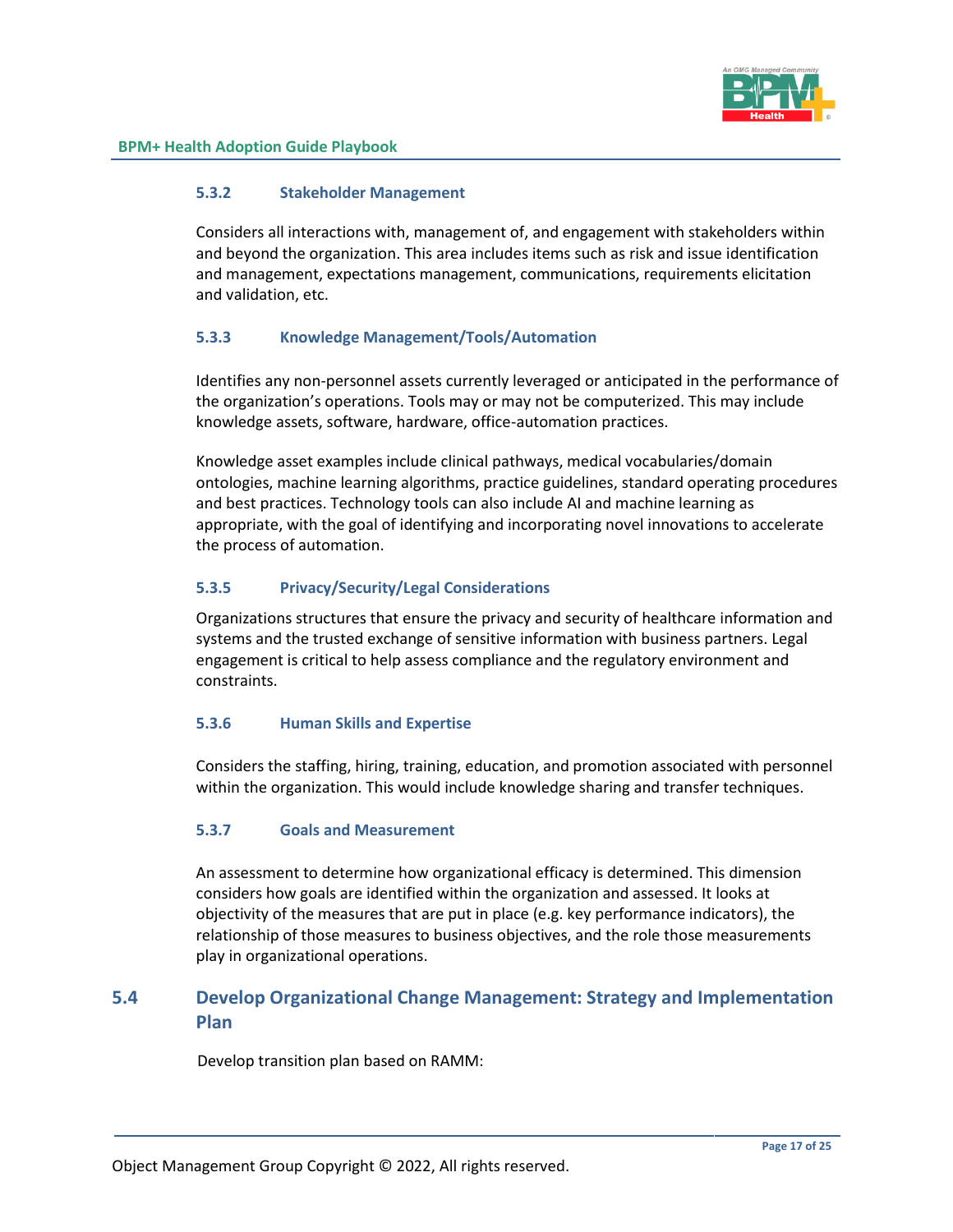

#### **BPM+ Health Adoption Guide Playbook**

- Identify practices expected and missing (gaps)
- Assign transition team(s) to address gaps (including people, process and technology aspects)
- Institute governance and policies to support transition
- Identify key performance indicators based on organizational goals
- Identify early adopter/pilot community
- Technology planning and integration with organization technology ecosystem
- Detailed resource/budget planning
- Specify communication of progress/management of issues (governance processes), escalation of issues, and removal of barriers
- Secure endorsement of the plan from executive sponsor/governance group
- Independent audit (depending on size of the project and organization)

#### <span id="page-17-0"></span>**5.5 Pilot Implementation, Assessment and Modification**

A deployment plan should leverage the organization's existing deployment tools and processes rather than creating separate, divergent approaches.

#### *Prepare*

Address the gaps from the RAMM

#### *Organization*

- Evaluate results of the RAMM
- Align with strategy
- Mitigate inconsistencies in the evaluation
- Determine commitment

#### *People*

- **Clarify roles/needs** internally and with governance
	- *Clinical team* Identify specific clinical domains needed; obtain buy-in from both individuals and their management for time/resource commitment
	- *Quality and process improvement staff*
	- *Support staff* (e.g. IT/HR/Education/Operations/Legal/Data stewards) Identify specific individuals needed; obtain buy-in from both individuals and their management for time/resource commitment
- **Engage stakeholders** at all levels from users to upper management of location (if not an enterprise rollout; especially for a pilot implementation
	- Develop Communications Plan
	- Develop appropriate metrics for (each) Deployment
- **Assign responsibilities**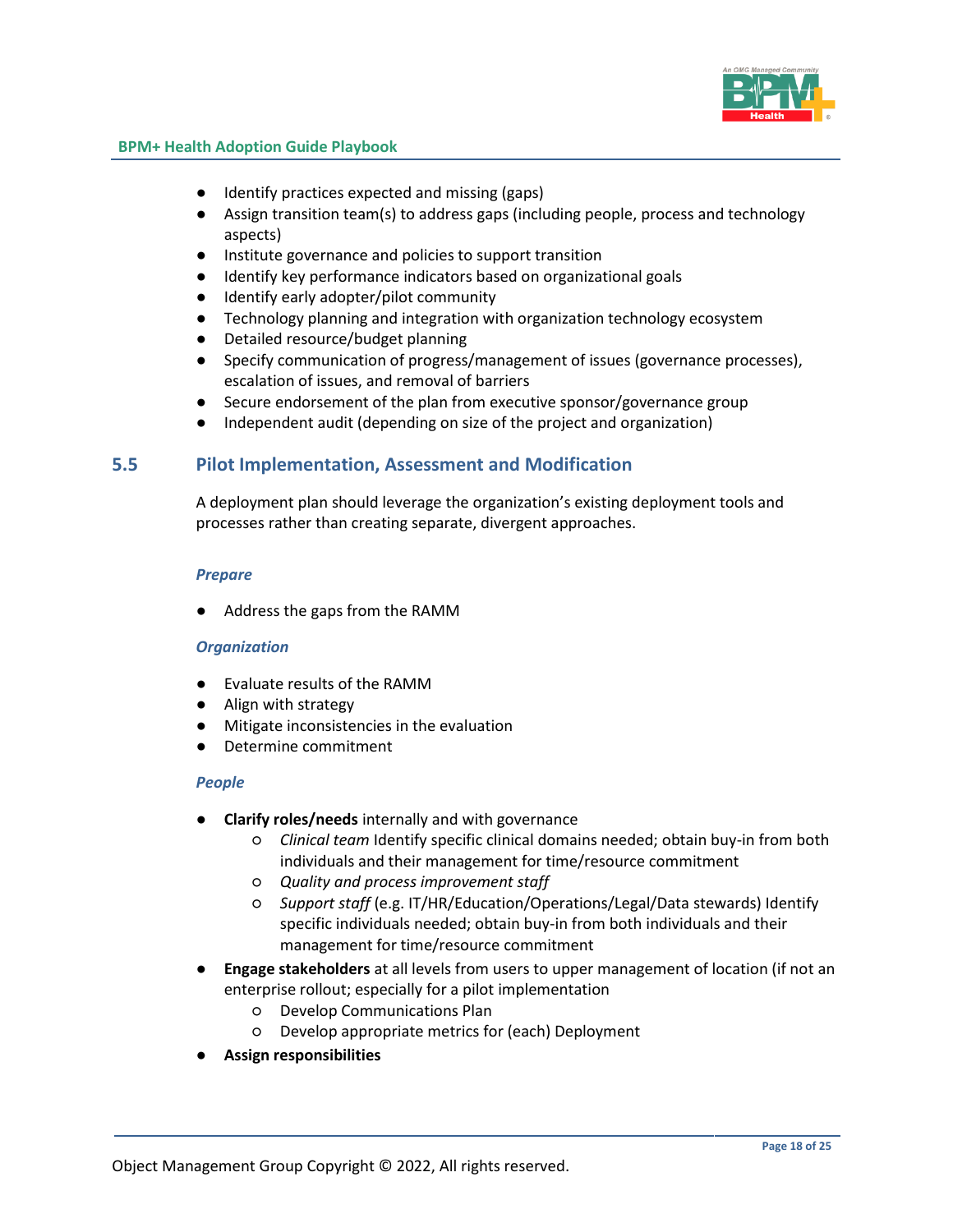

- Users (Clinical Staff; Local IT)
- Implementing team (IT; local Clinical champions)
- Support Team (other organizational offices that need to update/change/document changes being made to move enterprise forward on RAMM)
- **Equip the team** 
	- Training/user support
		- Users (primary and supporting)
		- Local IT
		- Super Users/"Train the Trainers"
	- Hiring
		- Dedicated contract Trainers
		- Deployment staff (contract)

#### *Process/Policy*

- Adapt processes/workflows as necessary
- Consider existing policies and potential adverse effects
- Revise policies to support intended outcomes with appropriate version control
- Identify and engage with committees and oversight groups who can provide guidance and/or grant necessary approvals.

#### *Technology*

- Define necessary technical support/technical architecture (integration)
- Configure and deploy technical solutions
	- Licensing (costs for new tools or applications)
	- Use standard deployment processes (if in place) as appropriate
	- Develop the solution/technical approach (incorporate usage scenarios)
	- Communication/change management

#### *Pilot*

- Carry out training/communication
- Deploy the solution (Update existing or implement new: processes, technology)
- Collect data/metrics in support of metrics identified during creation of the deployment plan.

#### *Assess/Evaluation*

- Evaluate baseline vs perceived target process
- Evaluation of the pilot/lessons learned
- Measure ability to adapt to change (See metrics section below)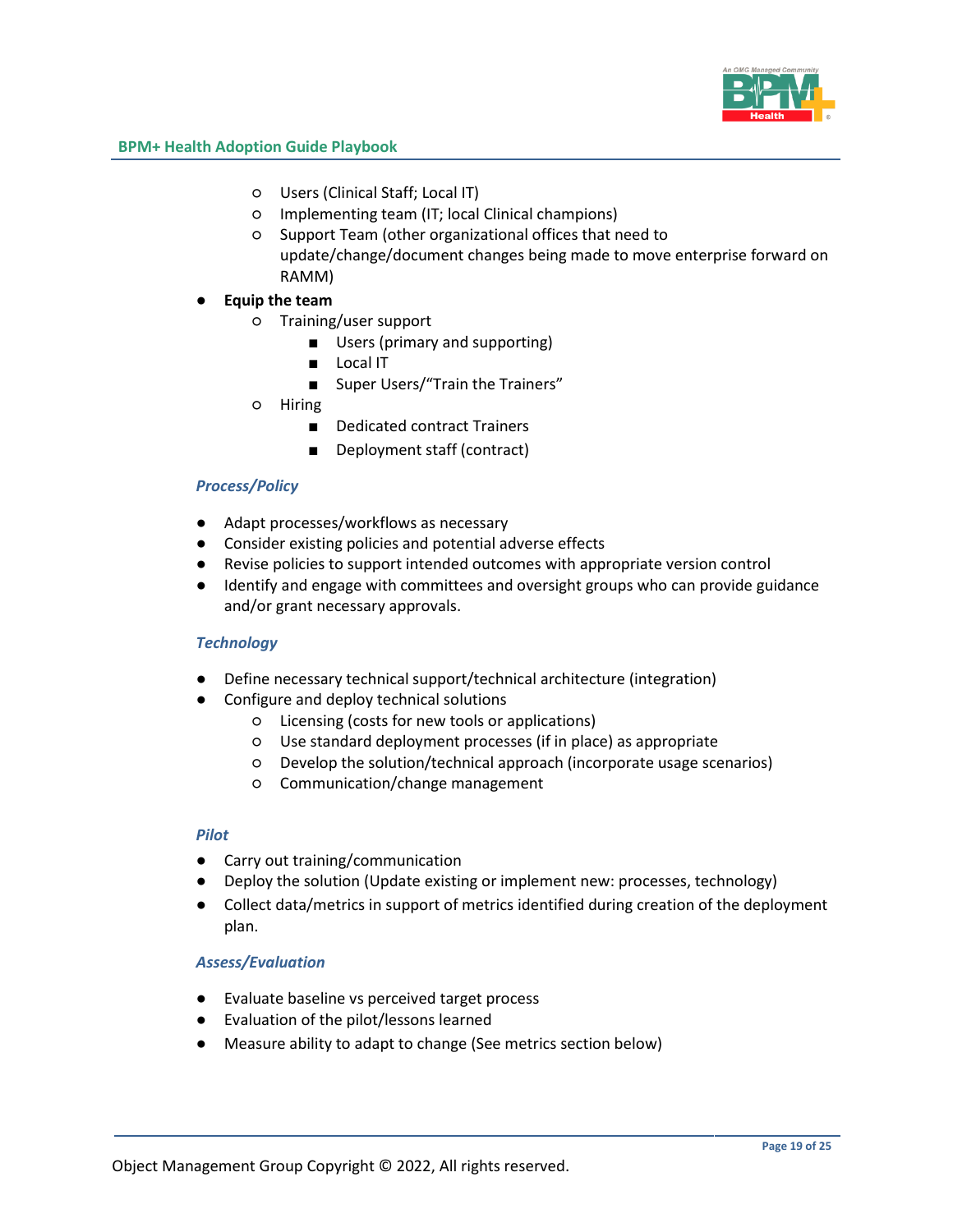

#### *Modify/Change*

- Address shortcomings identified in the metrics/evaluation
- Perform adjustments to the process/implementation plan
- Examples include changes in engagement strategy, improvement in training materials, implementation of new process changes, product configuration
- Adjustment of the enterprise implementation plan

#### <span id="page-19-0"></span>**5.6 Enterprise Deployment**

- Refine solution based on pilot results
- Adopt/integrate iterative changes
- Governance update/go/no-go decision
- Deployment of endorsed version
- Post-implementation metrics

## <span id="page-19-1"></span>**6 Evaluation/Metrics**

Metrics should be gathered for three broad areas: the new pathway process, the impact of the new process, and the adoption process itself. Consider including:

- Qualitative and quantitative data from post-pilot assessment/retrospective is used to inform the solution and the broader implementation plan
- Comparative analysis of baseline vs post-deployment KPIs/ metric framework used by the organization

#### <span id="page-19-2"></span>**6.1 Measuring New Pathway Processes**

This includes process measures such as throughput, workflow efficiency, resource utilization, and cost. It should also include user and stakeholder satisfaction, with specific evaluation of human/computer interaction for technical solutions.

#### *Examples*

- 1. Degree of practice standardization according to pathway
- 2. Identification of milestones to determine practice standardization
- 3. Re-use pathway potentials for clinical situations

#### <span id="page-19-3"></span>**6.2 Measuring Impact and Outcomes**

Does the new process solve the problem that was intended to resolve? In most cases, this will be the clinical impact - are the right tests being ordered, is there a reduction in the number of sentinel events, etc. It's important that this not be just a one-time measurement,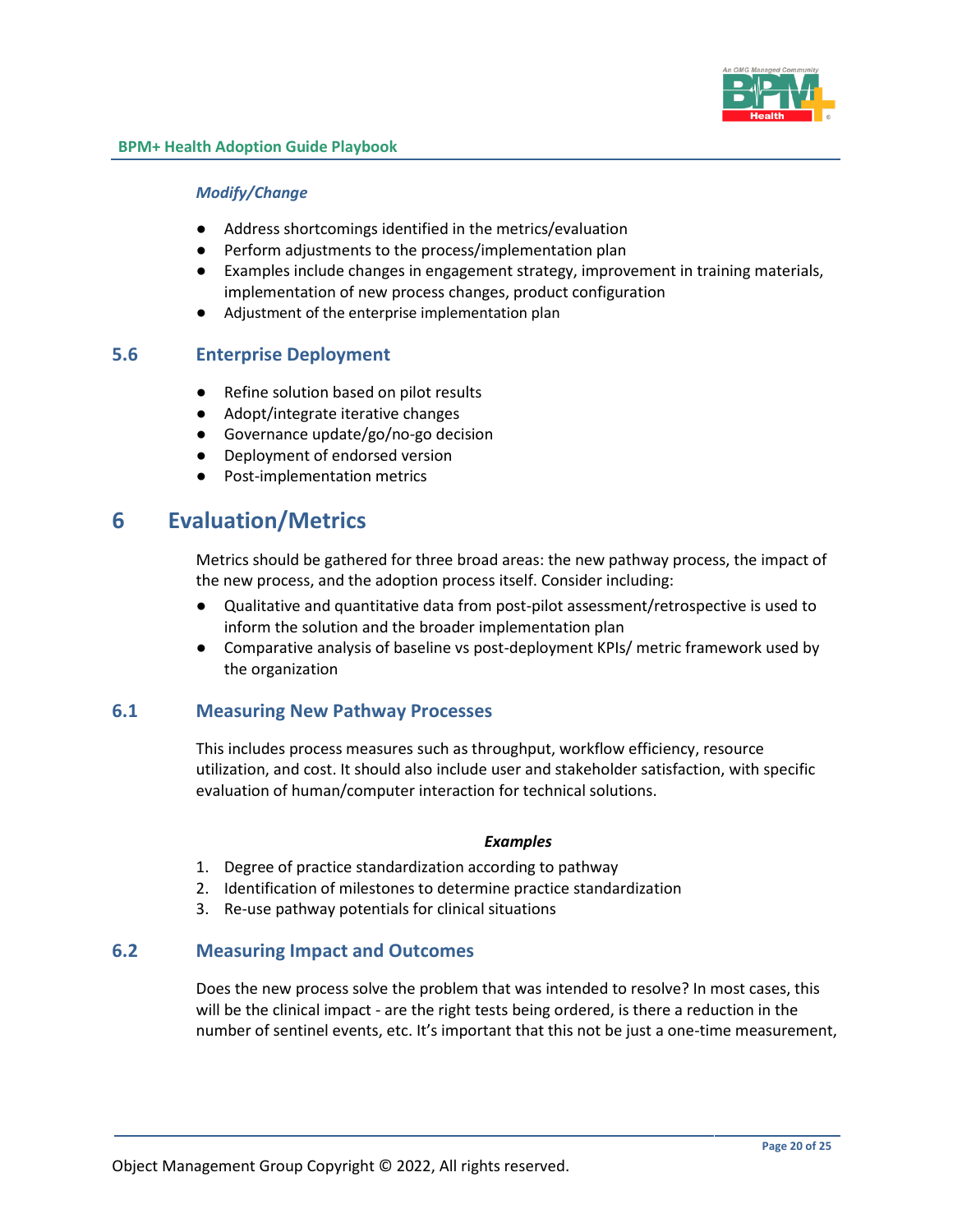

but that there is a plan for ongoing monitoring to ensure that the organization holds the gains and adjusts as needed.

#### *Examples*

- 1. User satisfaction (qualitative/anecdotal)- clinical team/ patient
- 2. Increased compliance with pathway
- 3. Decreased cost
- 4. Decreased timing required for delivery of care

#### <span id="page-20-0"></span>**6.3 Measuring the Adoption Process**

This includes can be guided by the RAMM – at what level of maturity was change management, measurement, institutional support, etc. What percent of staff are using the new process, to what degree is the new process institutionalized.

#### *Examples*

- 1. Speed of deployment to adopt process
- 2. Cost to adopt the process
- 3. Number of users who are actively using the process
- 4. Compliance with the pathway
- 5. Integration into teams models of care

## <span id="page-20-1"></span>**7 Lessons Learned**

The Lessons Learned component of BPM+ Health Adoption consists of the following four steps. These steps are iterative; evaluators should return to previous steps when further analysis is required.

- *Identify* areas where process improvements are required. Communicate with stakeholders. Pinpoint the specific areas where the actual process varies from the process design.
- *Document* the lessons learned in a detailed report that is made available to all stakeholders and retained for future reference.
- *Analyze* and organize the lessons learned. Strategize to develop best practices.
- *Formalize/Adopt* the best practices that emerge from the analysis.
- *Monitor* and fine tune the best practices on a recurring time period . Ensure that twoway communication channels remain established and open.

#### *Figure 2: Lessons Learned Process*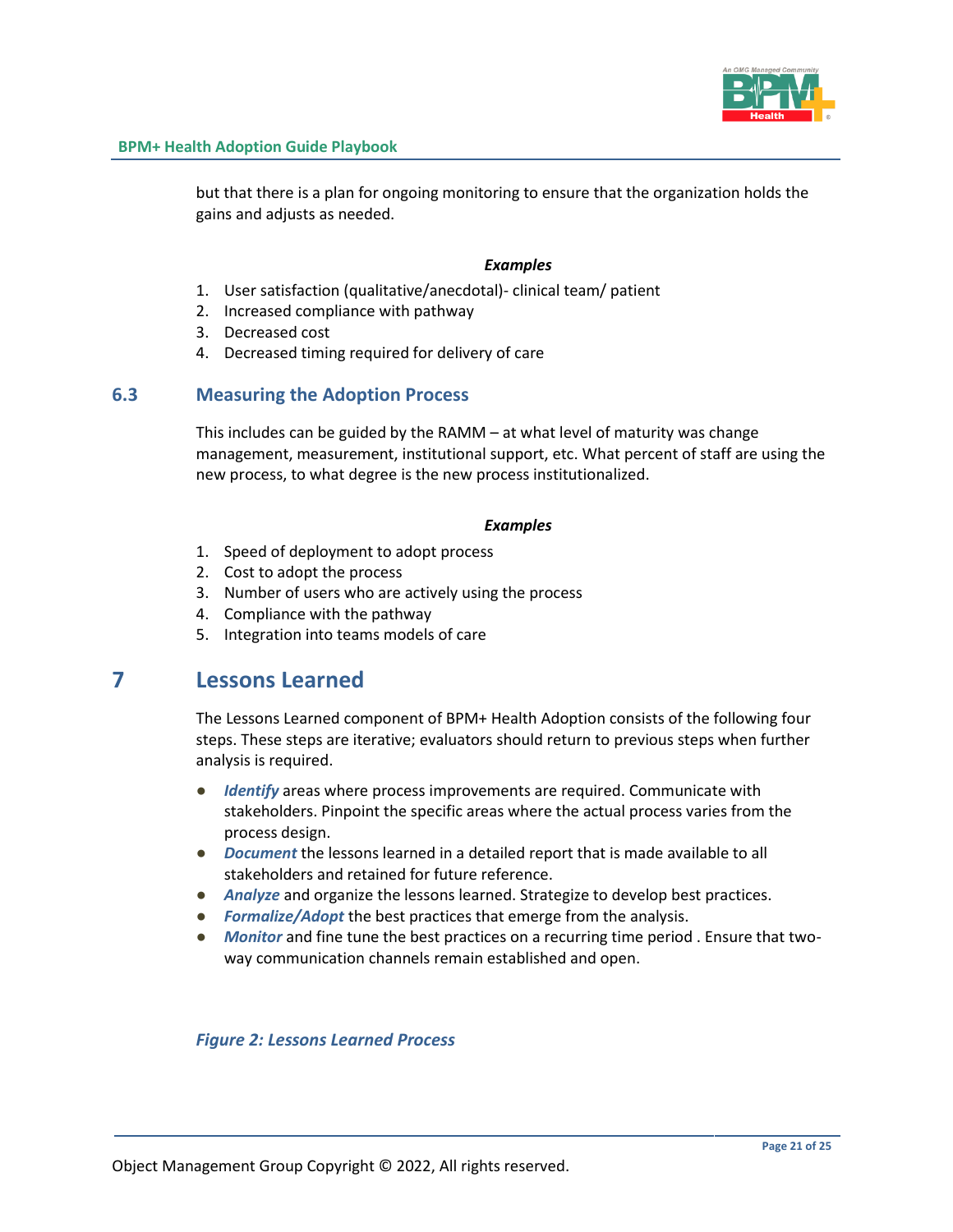



## <span id="page-21-0"></span>**8 Conclusion: Get to Innovation**

The urgency for effective sharable clinical pathways is greater than ever. The core mission of any health system is to improve the health status of its population. Expedient, appropriate decisions are required for the swift, efficient delivery of high-quality primary, secondary, tertiary, and rehabilitative care, based on current scientific evidence and research. Selecting which interventions to prioritize can be difficult, however. It can be even more difficult to determine how to set up the health system to ensure that the appropriate interventions are delivered efficiently. The BPM+ Health Playbook advances the development of innovative approaches to creation and application of sharable clinical pathways of the future with a uniform platform, communication and documentation standards, and care pathway integration.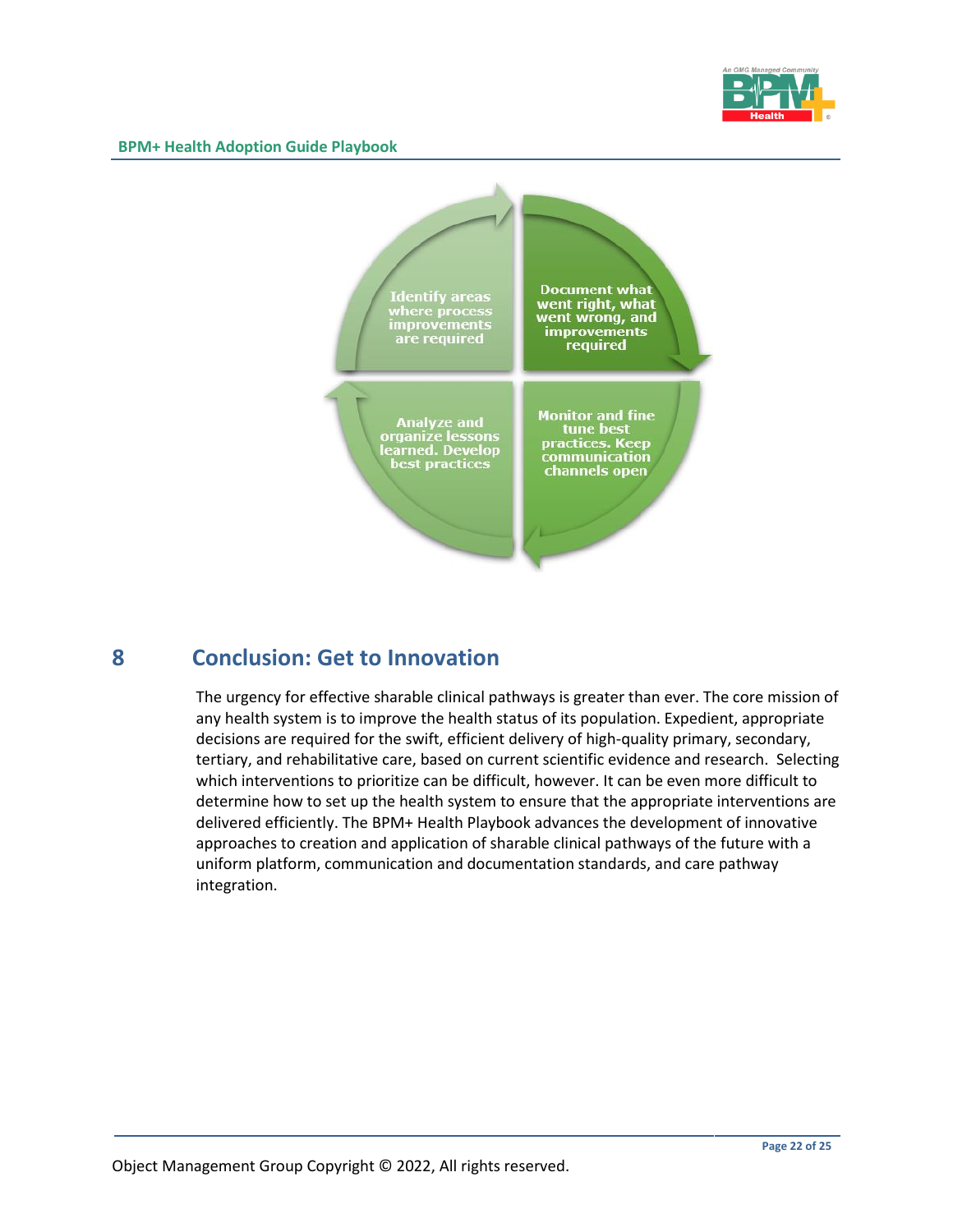

## <span id="page-22-0"></span>**Appendix**

## <span id="page-22-1"></span>**Example Assessment**

## <span id="page-22-2"></span>**References (field guide, BPM+ website)**

The quality assessment framework developed by the Institute of Medicine in 2001 includes the following six health care system objectives, which may serve as guiding principles for the adoption of clinical pathways:

- *Safe:* Avoiding harm to patients from the care that is intended to help them
- *Effective:* Providing services based on scientific knowledge to all who could benefit and refraining from providing services to those not likely to benefit
- *Patient-centered:* Providing care that is respectful of and responsive to individual patient preferences, needs, and values and ensuring that patient values guide all clinical decisions
- *Timely:* Reducing waits and sometimes harmful delays for both those who receive and those who give care
- *Efficient:* Avoiding waste, including waste of equipment, supplies, ideas, and energy
- *Equitable:* Providing care that does not vary in quality because of personal characteristics such as gender, ethnicity, geographic location, and socioeconomic status

Committee on Quality of Health Care in America, Institute of Medicine. Crossing the Quality Chasm: A New Health System for the 21st Century. Washington, D.C.: National Academies Press; 2001. [https://search-ebscohost-](https://search-ebscohost-com.proxy.ulib.uits.iu.edu/login.aspx?direct=true&db=nlebk&AN=86916&site=eds-live)

[com.proxy.ulib.uits.iu.edu/login.aspx?direct=true&db=nlebk&AN=86916&site=eds-live.](https://search-ebscohost-com.proxy.ulib.uits.iu.edu/login.aspx?direct=true&db=nlebk&AN=86916&site=eds-live) Accessed May 10, 2020.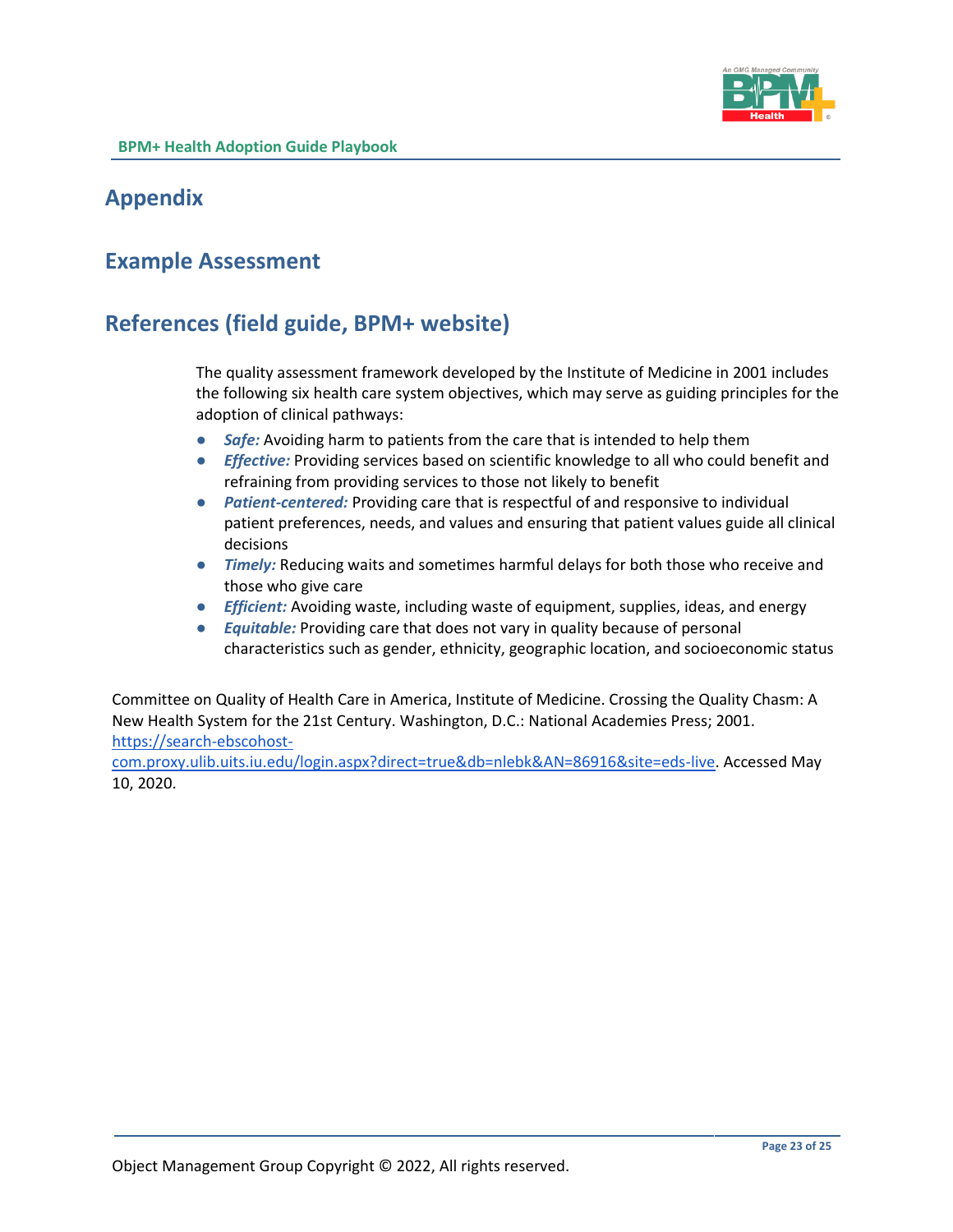

**BPM+ Health Adoption Guide Playbook**